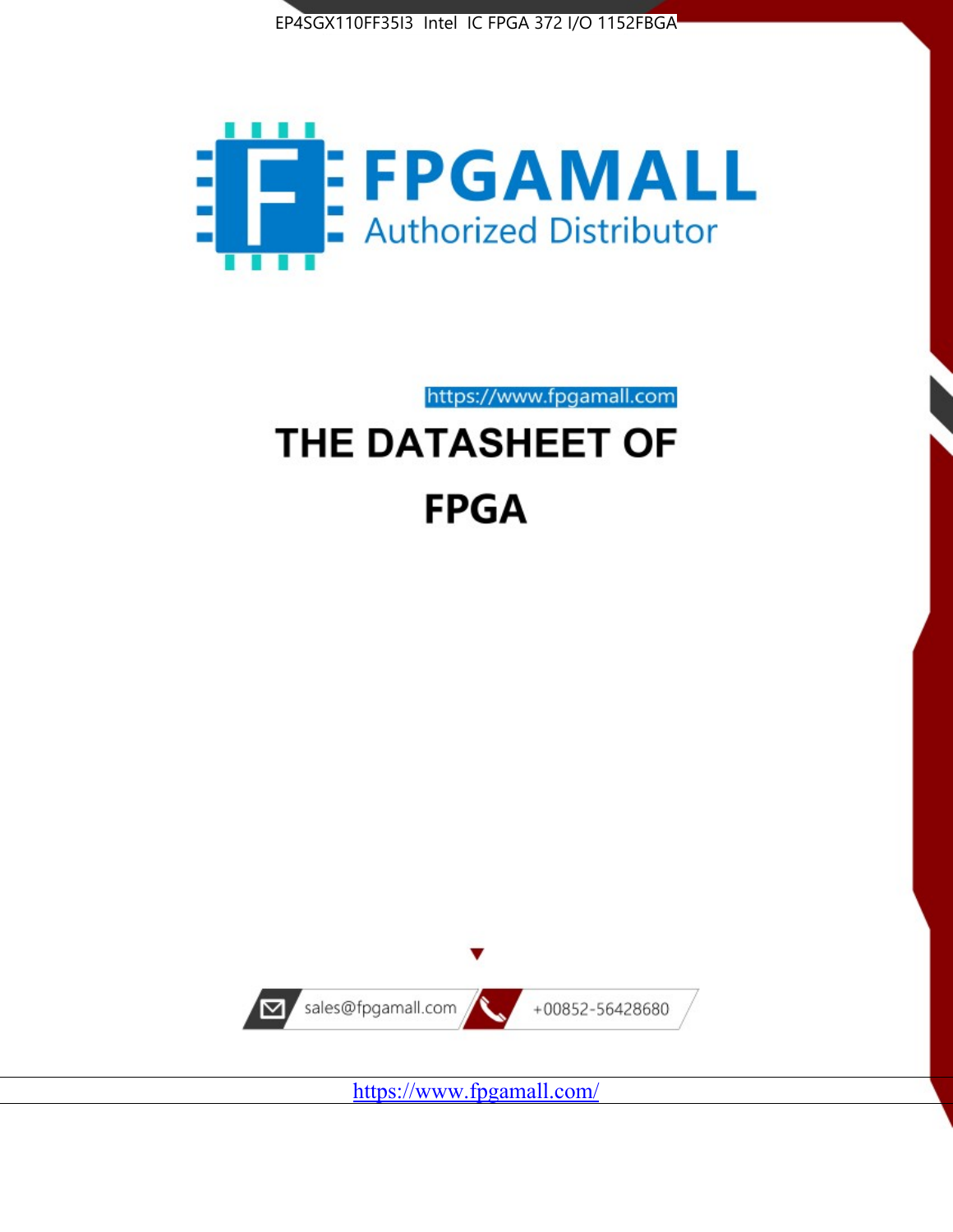EP4SGX110FF35I3 Intel IC FPGA 372 I/O 1152FBGA



# **1. Overview for the Stratix IV Device Family**

**SIV51001-3.5**

Altera® Stratix® IV FPGAs deliver a breakthrough level of system bandwidth and power efficiency for high-end applications, allowing you to innovate without compromise. Stratix IV FPGAs are based on the Taiwan Semiconductor Manufacturing Company (TSMC) 40-nm process technology and surpass all other high-end FPGAs, with the highest logic density, most transceivers, and lowest power requirements.

The Stratix IV device family contains three optimized variants to meet different application requirements:

- Stratix IV E (Enhanced) FPGAs—up to 813,050 logic elements (LEs), 33,294 kilobits (Kb) RAM, and 1,288 18 x 18 bit multipliers
- Stratix IV GX transceiver FPGAs—up to 531,200 LEs, 27,376 Kb RAM, 1,288 18 x 18-bit multipliers, and 48 full-duplex clock data recovery (CDR)-based transceivers at up to 8.5 Gbps
- Stratix IV GT—up to 531,200 LEs, 27,376 Kb RAM, 1,288 18 x 18-bit multipliers, and 48 full-duplex CDR-based transceivers at up to 11.3 Gbps

The complete Altera high-end solution includes the lowest risk, lowest total cost path to volume using HardCopy® IV ASICs for all the family variants, a comprehensive portfolio of application solutions customized for end-markets, and the industry leading Quartus® II software to increase productivity and performance.

f For information about upcoming Stratix IV device features, refer to the *[Upcoming](http://www.altera.com/literature/hb/stratix-iv/uf01001.pdf?GSA_pos=2&WT.oss_r=1&WT.oss=upcoming)  [Stratix IV Device Features](http://www.altera.com/literature/hb/stratix-iv/uf01001.pdf?GSA_pos=2&WT.oss_r=1&WT.oss=upcoming)* document.

f For information about changes to the currently published *Stratix IV Device Handbook*, refer to the *[Addendum to the Stratix IV Device Handbook](http://www.altera.com/literature/hb/stratix-iv/stx4_siv54002.pdf)* chapter.

This chapter contains the following sections:

- "Feature Summary" on page 1–2
- "Architecture Features" on page 1–6
- "Integrated Software Platform" on page 1–19
- "Ordering Information" on page 1–19

@2016 Altera Corporation. All rights reserved. ALTERA, ARRIA, CYCLONE, HARDCOPY, MAX, MEGACORE, NIOS, QUARTUS and STRATIX words and logos are trademarks of Altera Corporation and registered in the U.S. Patent and Trademark



Stratix IV Device Handbook Volume 1 January 2016

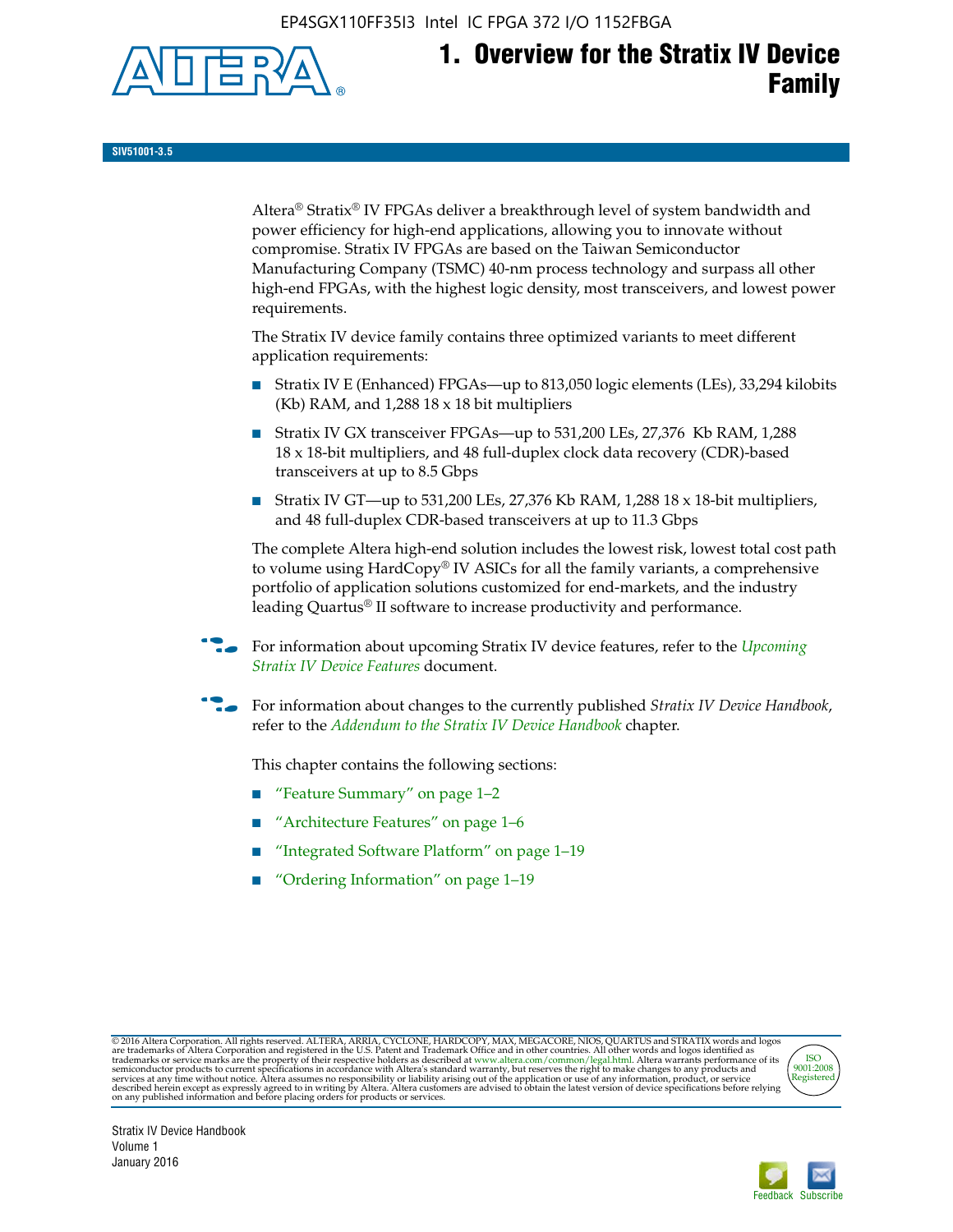# **Feature Summary**

The following list summarizes the Stratix IV device family features:

- Up to 48 full-duplex CDR-based transceivers in Stratix IV GX and GT devices supporting data rates up to 8.5 Gbps and 11.3 Gbps, respectively
- Dedicated circuitry to support physical layer functionality for popular serial protocols, such as PCI Express (PCIe) (PIPE) Gen1 and Gen2, Gbps Ethernet (GbE), Serial RapidIO, SONET/SDH, XAUI/HiGig, (OIF) CEI-6G, SD/HD/3G-SDI, Fibre Channel, SFI-5, and Interlaken
- Complete PCIe protocol solution with embedded PCIe hard IP blocks that implement PHY-MAC layer, Data Link layer, and Transaction layer functionality

**For more information, refer to the** *[IP Compiler for PCI Express User Guide](http://www.altera.com/literature/ug/ug_pci_express.pdf)***.** 

- Programmable transmitter pre-emphasis and receiver equalization circuitry to compensate for frequency-dependent losses in the physical medium
- Typical physical medium attachment (PMA) power consumption of 100 mW at 3.125 Gbps and 135 mW at 6.375 Gbps per channel
- 72,600 to 813,050 equivalent LEs per device
- 7,370 to 33,294 Kb of enhanced TriMatrix memory consisting of three RAM block sizes to implement true dual-port memory and FIFO buffers
- High-speed digital signal processing (DSP) blocks configurable as 9 x 9-bit,  $12 \times 12$ -bit,  $18 \times 18$ -bit, and  $36 \times 36$ -bit full-precision multipliers at up to 600 MHz
- Up to 16 global clocks (GCLK), 88 regional clocks (RCLK), and 132 periphery clocks (PCLK) per device
- Programmable power technology that minimizes power while maximizing device performance
- Up to 1,120 user I/O pins arranged in 24 modular I/O banks that support a wide range of single-ended and differential I/O standards
- Support for high-speed external memory interfaces including DDR, DDR2, DDR3 SDRAM, RLDRAM II, QDR II, and QDR II+ SRAM on up to 24 modular I/O banks
- High-speed LVDS I/O support with serializer/deserializer (SERDES), dynamic phase alignment (DPA), and soft-CDR circuitry at data rates up to 1.6 Gbps
- Support for source-synchronous bus standards, including SGMII, GbE, SPI-4 Phase 2 (POS-PHY Level 4), SFI-4.1, XSBI, UTOPIA IV, NPSI, and CSIX-L1
- Pinouts for Stratix IV E devices designed to allow migration of designs from Stratix III to Stratix IV E with minimal PCB impact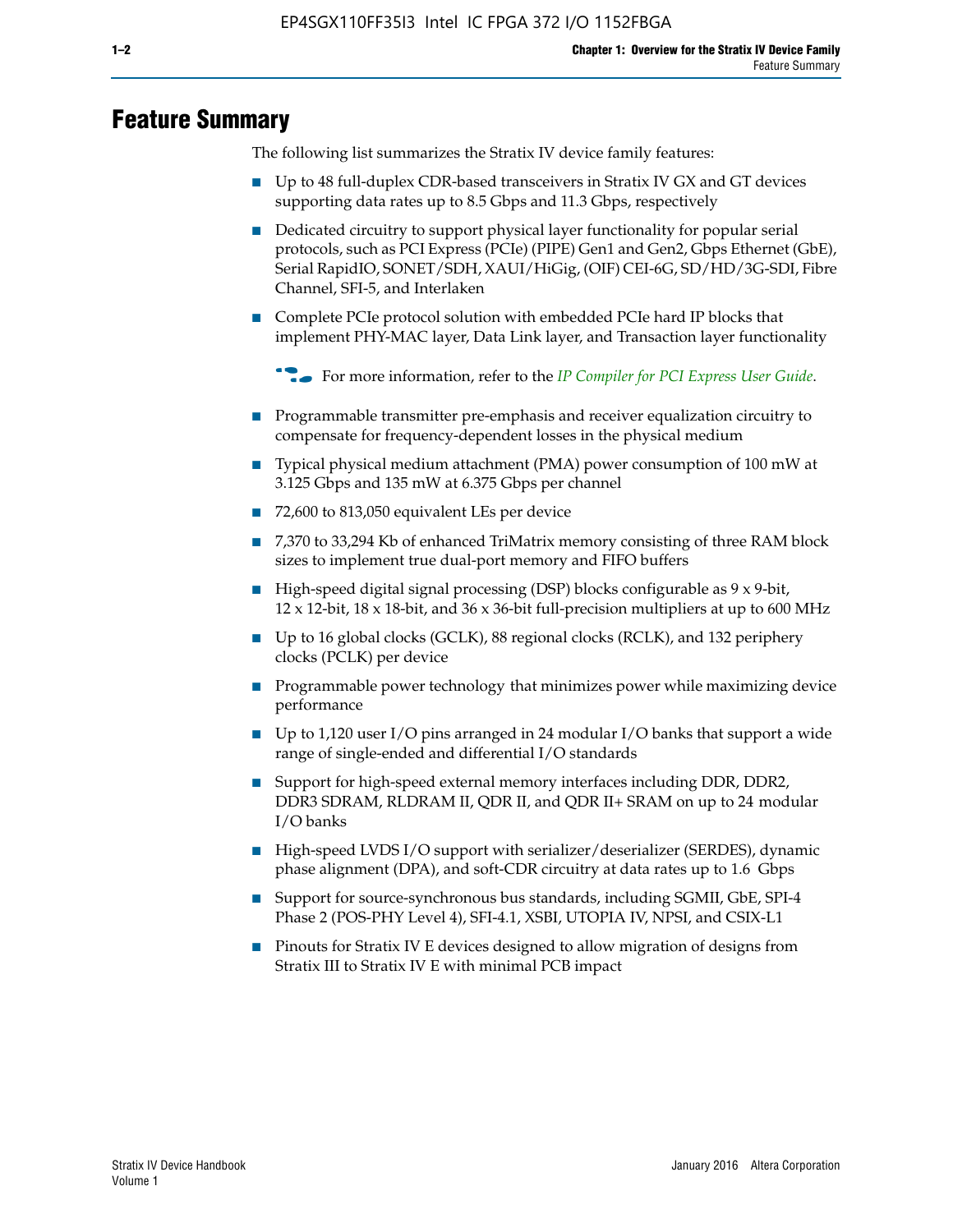# **Stratix IV GX Devices**

Stratix IV GX devices provide up to 48 full-duplex CDR-based transceiver channels per device:

- Thirty-two out of the 48 transceiver channels have dedicated physical coding sublayer (PCS) and physical medium attachment (PMA) circuitry and support data rates between 600 Mbps and 8.5 Gbps
- The remaining 16 transceiver channels have dedicated PMA-only circuitry and support data rates between 600 Mbps and 6.5 Gbps
- **1 The actual number of transceiver channels per device varies with device selection. For** more information about the exact transceiver count in each device, refer to Table 1–1 on page 1–11.
- 1 For more information about transceiver architecture, refer to the *[Transceiver](http://www.altera.com/literature/hb/stratix-iv/stx4_siv52001.pdf)  [Architecture in Stratix IV Devices](http://www.altera.com/literature/hb/stratix-iv/stx4_siv52001.pdf)* chapter.

Figure 1–1 shows a high-level Stratix IV GX chip view.

#### **Figure 1–1. Stratix IV GX Chip View** *(1)*



#### **Note to Figure 1–1:**

(1) Resource counts vary with device selection, package selection, or both.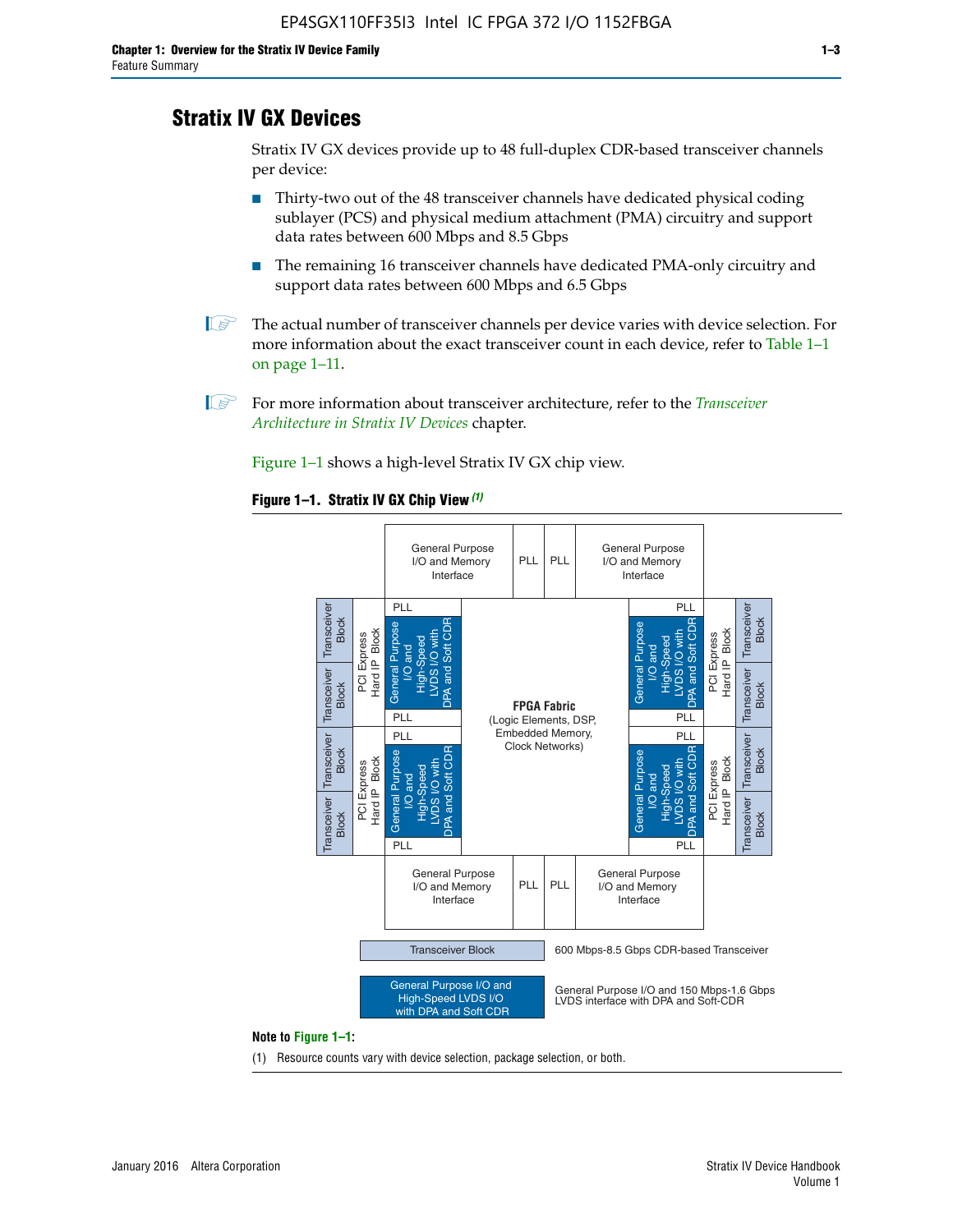# **Stratix IV E Device**

Stratix IV E devices provide an excellent solution for applications that do not require high-speed CDR-based transceivers, but are logic, user I/O, or memory intensive.

Figure 1–2 shows a high-level Stratix IV E chip view.

#### **Figure 1–2. Stratix IV E Chip View** *(1)*



#### **Note to Figure 1–2:**

(1) Resource counts vary with device selection, package selection, or both.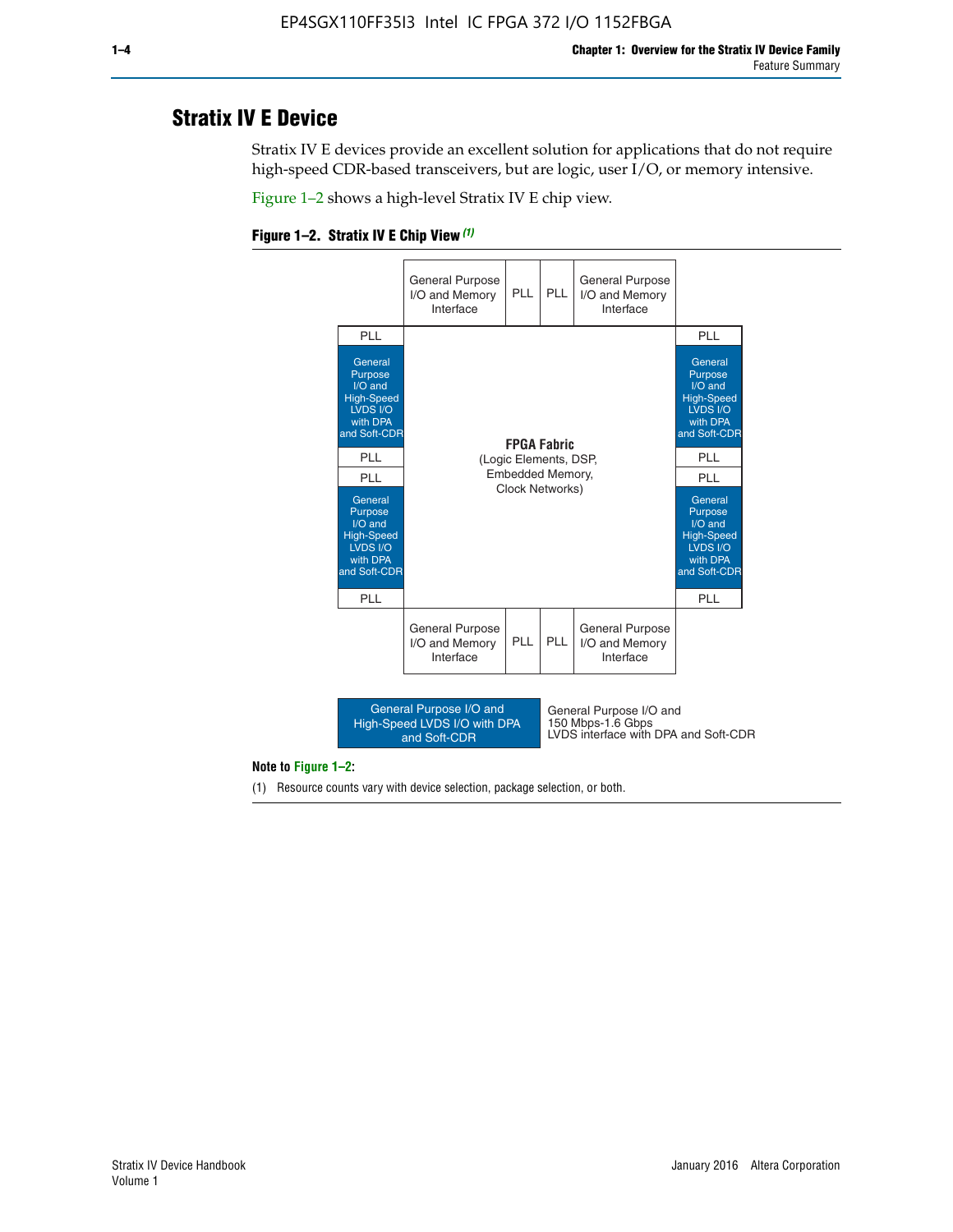# **Stratix IV GT Devices**

Stratix IV GT devices provide up to 48 CDR-based transceiver channels per device:

- Thirty-two out of the 48 transceiver channels have dedicated PCS and PMA circuitry and support data rates between 600 Mbps and 11.3 Gbps
- The remaining 16 transceiver channels have dedicated PMA-only circuitry and support data rates between 600 Mbps and 6.5 Gbps
- **1** The actual number of transceiver channels per device varies with device selection. For more information about the exact transceiver count in each device, refer to Table 1–7 on page 1–16.
- $\mathbb{I}$  For more information about Stratix IV GT devices and transceiver architecture, refer to the *[Transceiver Architecture in Stratix IV Devices](http://www.altera.com/literature/hb/stratix-iv/stx4_siv52001.pdf)* chapter.

Figure 1–3 shows a high-level Stratix IV GT chip view.

#### **Figure 1–3. Stratix IV GT Chip View** *(1)*



#### **Note to Figure 1–3:**

(1) Resource counts vary with device selection, package selection, or both.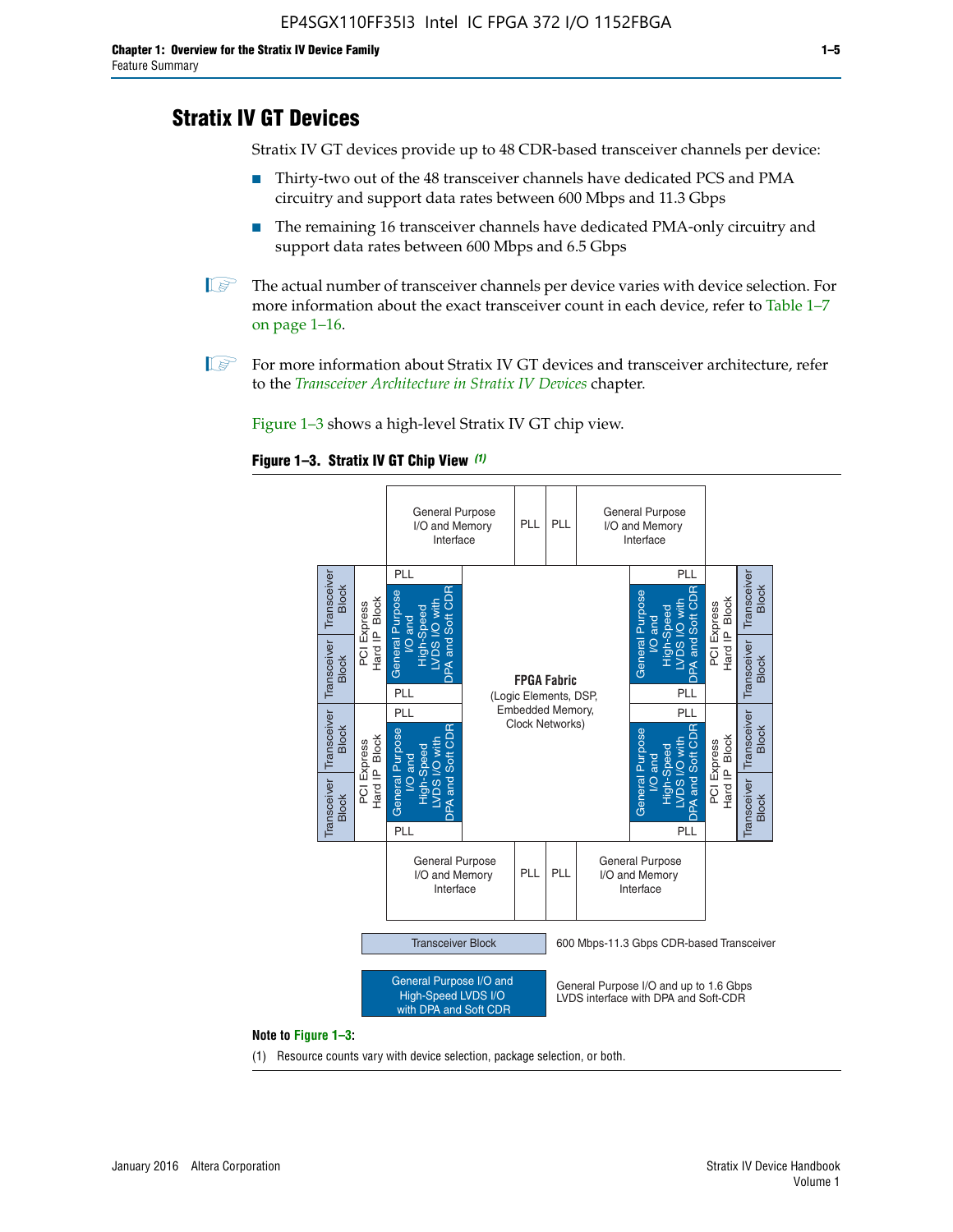# **Architecture Features**

The Stratix IV device family features are divided into high-speed transceiver features and FPGA fabric and I/O features.

 $\mathbb{I}$  The high-speed transceiver features apply only to Stratix IV GX and Stratix IV GT devices.

# **High-Speed Transceiver Features**

The following sections describe high-speed transceiver features for Stratix IV GX and GT devices.

## **Highest Aggregate Data Bandwidth**

Up to 48 full-duplex transceiver channels supporting data rates up to 8.5 Gbps in Stratix IV GX devices and up to 11.3 Gbps in Stratix IV GT devices.

# **Wide Range of Protocol Support**

Physical layer support for the following serial protocols:

- Stratix IV GX—PCIe Gen1 and Gen2, GbE, Serial RapidIO, SONET/SDH, XAUI/HiGig, (OIF) CEI-6G, SD/HD/3G-SDI, Fibre Channel, SFI-5, GPON, SAS/SATA, HyperTransport 1.0 and 3.0, and Interlaken
- Stratix IV GT—40G/100G Ethernet, SFI-S, Interlaken, SFI-5.1, Serial RapidIO, SONET/SDH, XAUI/HiGig, (OIF) CEI-6G, 3G-SDI, and Fibre Channel
- Extremely flexible and easy-to-configure transceiver data path to implement proprietary protocols
- PCIe Support
	- Complete PCIe Gen1 and Gen2 protocol stack solution compliant to PCI Express base specification 2.0 that includes PHY-MAC, Data Link, and transaction layer circuitry embedded in PCI Express hard IP blocks
	- **For more information, refer to the [PCI Express Compiler User Guide](http://www.altera.com/literature/ug/ug_pci_express.pdf).**
	- Root complex and end-point applications
	- $x1, x4,$  and  $x8$  lane configurations
	- PIPE 2.0-compliant interface
	- Embedded circuitry to switch between Gen1 and Gen2 data rates
	- Built-in circuitry for electrical idle generation and detection, receiver detect, power state transitions, lane reversal, and polarity inversion
	- 8B/10B encoder and decoder, receiver synchronization state machine, and ± 300 parts per million (ppm) clock compensation circuitry
	- Transaction layer support for up to two virtual channels (VCs)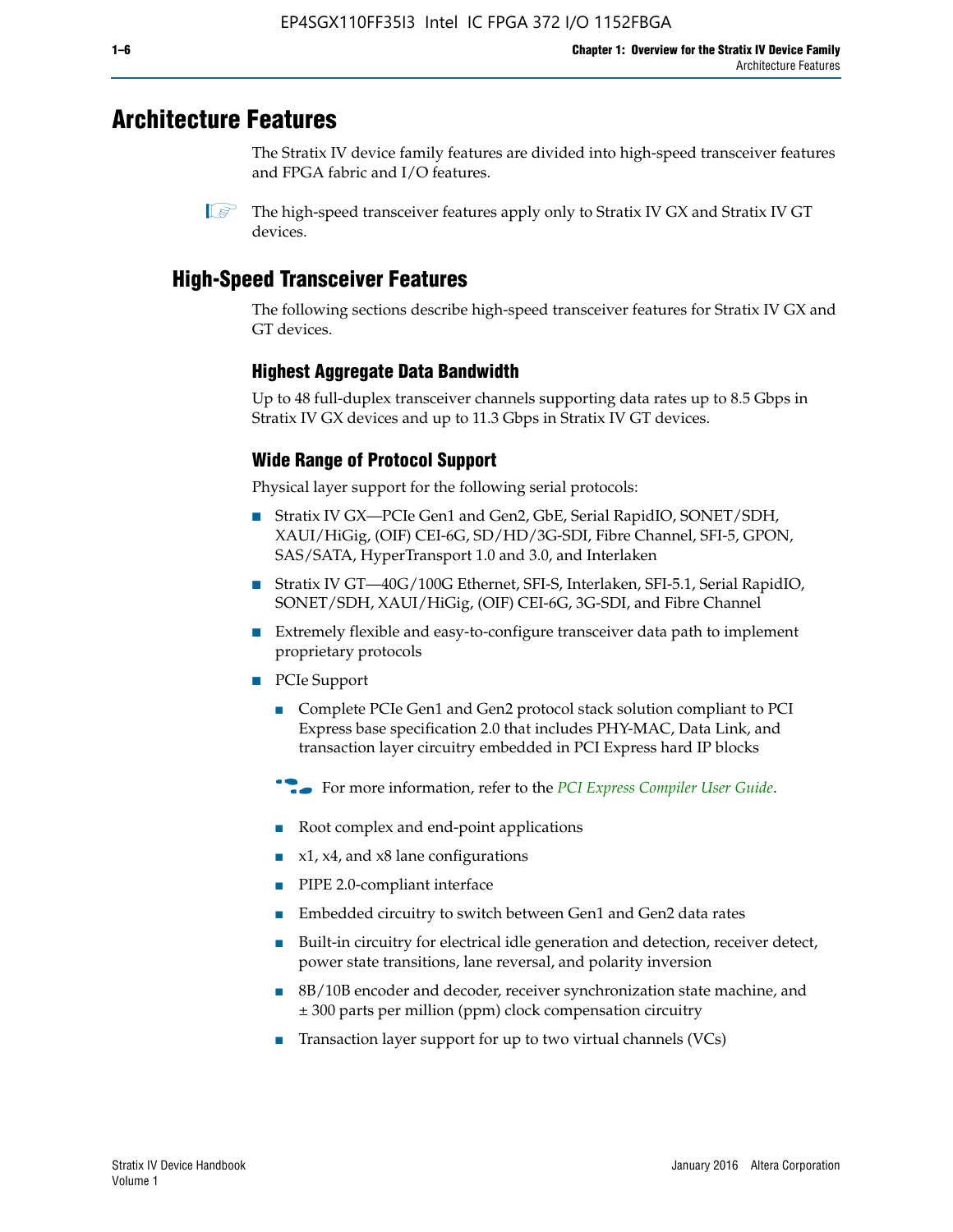- Compliant to IEEE802.3ae specification
- **■** Embedded state machine circuitry to convert XGMII idle code groups  $(|11|)$ to and from idle ordered sets  $(|A|, |K|, |R|)$  at the transmitter and receiver, respectively
- 8B/10B encoder and decoder, receiver synchronization state machine, lane deskew, and  $\pm 100$  ppm clock compensation circuitry
- GbE Support
	- Compliant to IEEE802.3-2005 specification
	- Automatic idle ordered set  $(111/112/1)$  generation at the transmitter, depending on the current running disparity
	- 8B/10B encoder and decoder, receiver synchronization state machine, and ± 100 ppm clock compensation circuitry
- Support for other protocol features such as MSB-to-LSB transmission in SONET/SDH configuration and spread-spectrum clocking in PCIe configurations

## **Diagnostic Features**

- Serial loopback from the transmitter serializer to the receiver CDR for transceiver PCS and PMA diagnostics
- Reverse serial loopback pre- and post-CDR to transmitter buffer for physical link diagnostics
- Loopback master and slave capability in PCI Express hard IP blocks
- **For more information, refer to the** *[PCI Express Compiler User Guide](http://www.altera.com/literature/ug/ug_pci_express.pdf)***.**

## **Signal Integrity**

Stratix IV devices simplify the challenge of signal integrity through a number of chip, package, and board-level enhancements to enable efficient high-speed data transfer into and out of the device. These enhancements include:

- Programmable 3-tap transmitter pre-emphasis with up to 8,192 pre-emphasis levels to compensate for pre-cursor and post-cursor inter-symbol interference (ISI)
- Up to 900% boost capability on the first pre-emphasis post-tap
- User-controlled and adaptive 4-stage receiver equalization with up to 16 dB of high-frequency gain
- On-die power supply regulators for transmitter and receiver phase-locked loop (PLL) charge pump and voltage controlled oscillator (VCO) for superior noise immunity
- On-package and on-chip power supply decoupling to satisfy transient current requirements at higher frequencies, thereby reducing the need for on-board decoupling capacitors
- Calibration circuitry for transmitter and receiver on-chip termination (OCT) resistors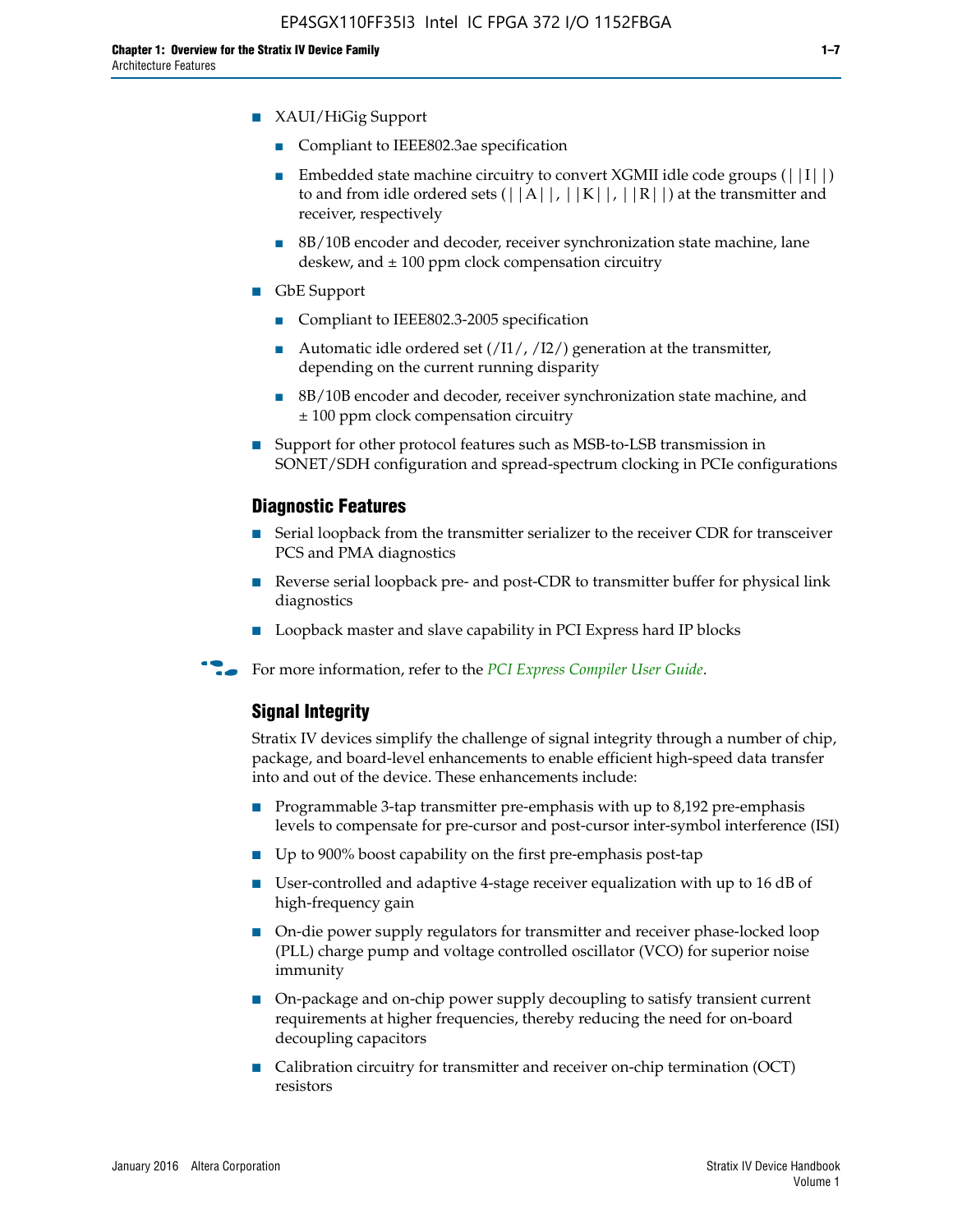# **FPGA Fabric and I/O Features**

The following sections describe the Stratix IV FPGA fabric and I/O features.

## **Device Core Features**

- Up to 531,200 LEs in Stratix IV GX and GT devices and up to 813,050 LEs in Stratix IV E devices, efficiently packed in unique and innovative adaptive logic modules (ALMs)
- Ten ALMs per logic array block (LAB) deliver faster performance, improved logic utilization, and optimized routing
- Programmable power technology, including a variety of process, circuit, and architecture optimizations and innovations
- Programmable power technology available to select power-driven compilation options for reduced static power consumption

## **Embedded Memory**

- TriMatrix embedded memory architecture provides three different memory block sizes to efficiently address the needs of diversified FPGA designs:
	- 640-bit MLAB
	- 9-Kb M9K
	- 144-Kb M144K
- Up to 33,294 Kb of embedded memory operating at up to 600 MHz
- Each memory block is independently configurable to be a single- or dual-port RAM, FIFO, ROM, or shift register

# **Digital Signal Processing (DSP) Blocks**

- Flexible DSP blocks configurable as  $9 \times 9$ -bit,  $12 \times 12$ -bit,  $18 \times 18$ -bit, and  $36 \times 36$ -bit full-precision multipliers at up to 600 MHz with rounding and saturation capabilities
- Faster operation due to fully pipelined architecture and built-in addition, subtraction, and accumulation units to combine multiplication results
- Optimally designed to support advanced features such as adaptive filtering, barrel shifters, and finite and infinite impulse response (FIR and IIR) filters

#### **Clock Networks**

- Up to 16 global clocks and 88 regional clocks optimally routed to meet the maximum performance of 800 MHz
- Up to 112 and 132 periphery clocks in Stratix IV GX and Stratix IV E devices, respectively
- Up to 66 (16 GCLK + 22 RCLK + 28 PCLK) clock networks per device quadrant in Stratix IV GX and Stratix IV GT devices
- Up to 71 (16 GCLK + 22 RCLK + 33 PCLK) clock networks per device quadrant in Stratix IV E devices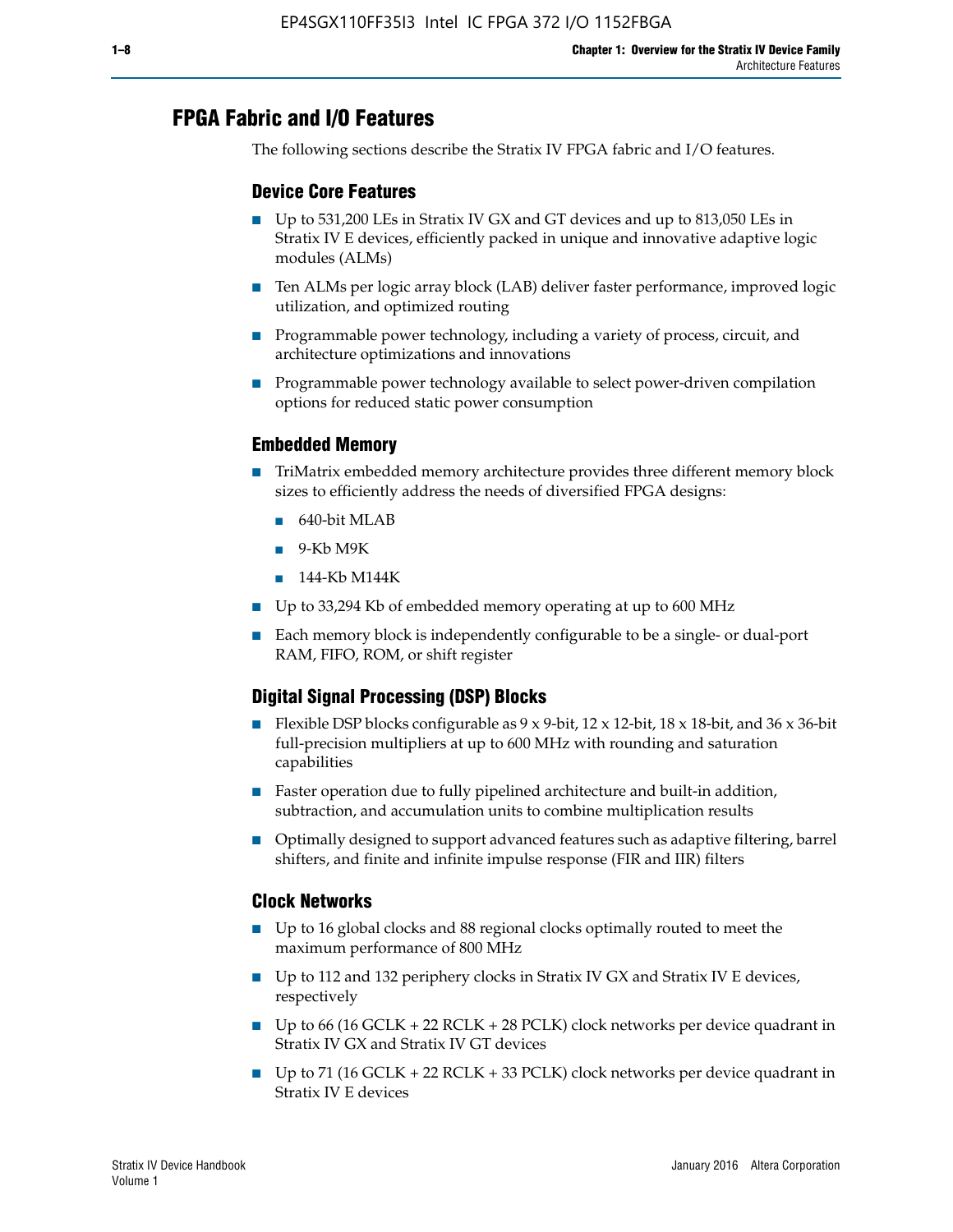## **PLLs**

- Three to 12 PLLs per device supporting spread-spectrum input tracking, programmable bandwidth, clock switchover, dynamic reconfiguration, and delay compensation
- On-chip PLL power supply regulators to minimize noise coupling

## **I/O Features**

- Sixteen to 24 modular I/O banks per device with 24 to 48 I/Os per bank designed and packaged for optimal simultaneous switching noise (SSN) performance and migration capability
- Support for a wide range of industry I/O standards, including single-ended (LVTTL/CMOS/PCI/PCIX), differential (LVDS/mini-LVDS/RSDS), voltage-referenced single-ended and differential (SSTL/HSTL Class I/II) I/O standards
- **O**n-chip series  $(R_S)$  and on-chip parallel  $(R_T)$  termination with auto-calibration for single-ended I/Os and on-chip differential  $(R_D)$  termination for differential I/Os
- Programmable output drive strength, slew rate control, bus hold, and weak pull-up capability for single-ended I/Os
- User I/O:GND: $V_{CC}$  ratio of 8:1:1 to reduce loop inductance in the package—PCB interface
- **■** Programmable transmitter differential output voltage ( $V_{OD}$ ) and pre-emphasis for high-speed LVDS I/O

#### **High-Speed Differential I/O with DPA and Soft-CDR**

- Dedicated circuitry on the left and right sides of the device to support differential links at data rates from 150 Mbps to 1.6 Gbps
- Up to 98 differential SERDES in Stratix IV GX devices, up to 132 differential SERDES in Stratix IV E devices, and up to 47 differential SERDES in Stratix IV GT devices
- DPA circuitry at the receiver automatically compensates for channel-to-channel and channel-to-clock skew in source synchronous interfaces
- Soft-CDR circuitry at the receiver allows implementation of asynchronous serial interfaces with embedded clocks at up to 1.6 Gbps data rate (SGMII and GbE)

#### **External Memory Interfaces**

- Support for existing and emerging memory interface standards such as DDR SDRAM, DDR2 SDRAM, DDR3 SDRAM, QDRII SRAM, QDRII+ SRAM, and RLDRAM II
- DDR3 up to 1,067 Mbps/533 MHz
- Programmable DQ group widths of 4 to 36 bits (includes parity bits)
- Dynamic OCT, trace mismatch compensation, read-write leveling, and half-rate register capabilities provide a robust external memory interface solution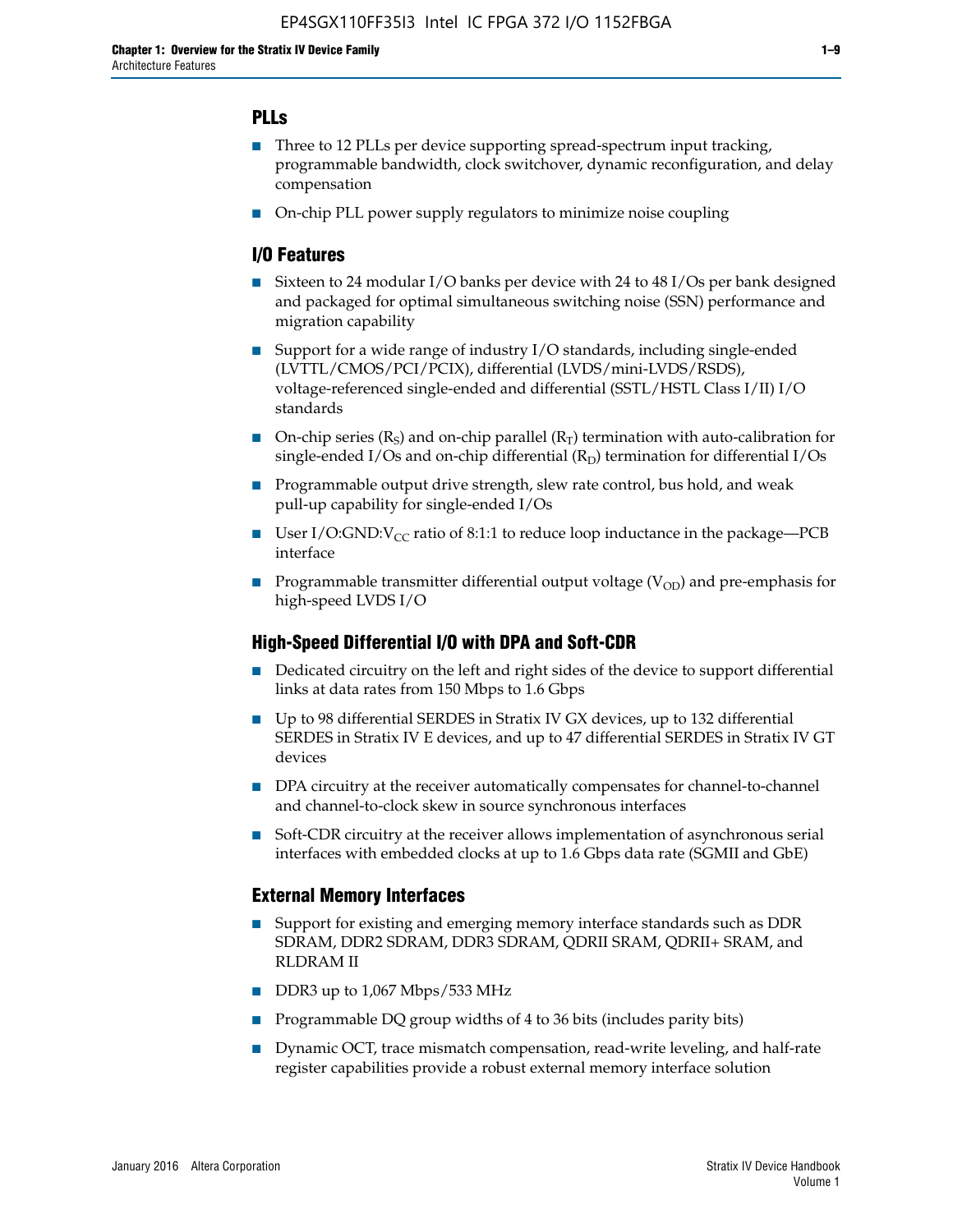## **System Integration**

- All Stratix IV devices support hot socketing
- Four configuration modes:
	- Passive Serial (PS)
	- Fast Passive Parallel (FPP)
	- Fast Active Serial (FAS)
	- JTAG configuration
- Ability to perform remote system upgrades
- 256-bit advanced encryption standard (AES) encryption of configuration bits protects your design against copying, reverse engineering, and tampering
- Built-in soft error detection for configuration RAM cells
- For more information about how to connect the PLL, external memory interfaces,  $I/O$ , high-speed differential I/O, power, and the JTAG pins to PCB, refer to the *[Stratix IV GX and Stratix IV E Device Family Pin Connection Guidelines](http://www.altera.com/literature/dp/stratix4/PCG-01005.pdf)* and the *[Stratix IV GT Device Family Pin Connection Guidelines](http://www.altera.com/literature/dp/stratix4/PCG-01006.pdf)*.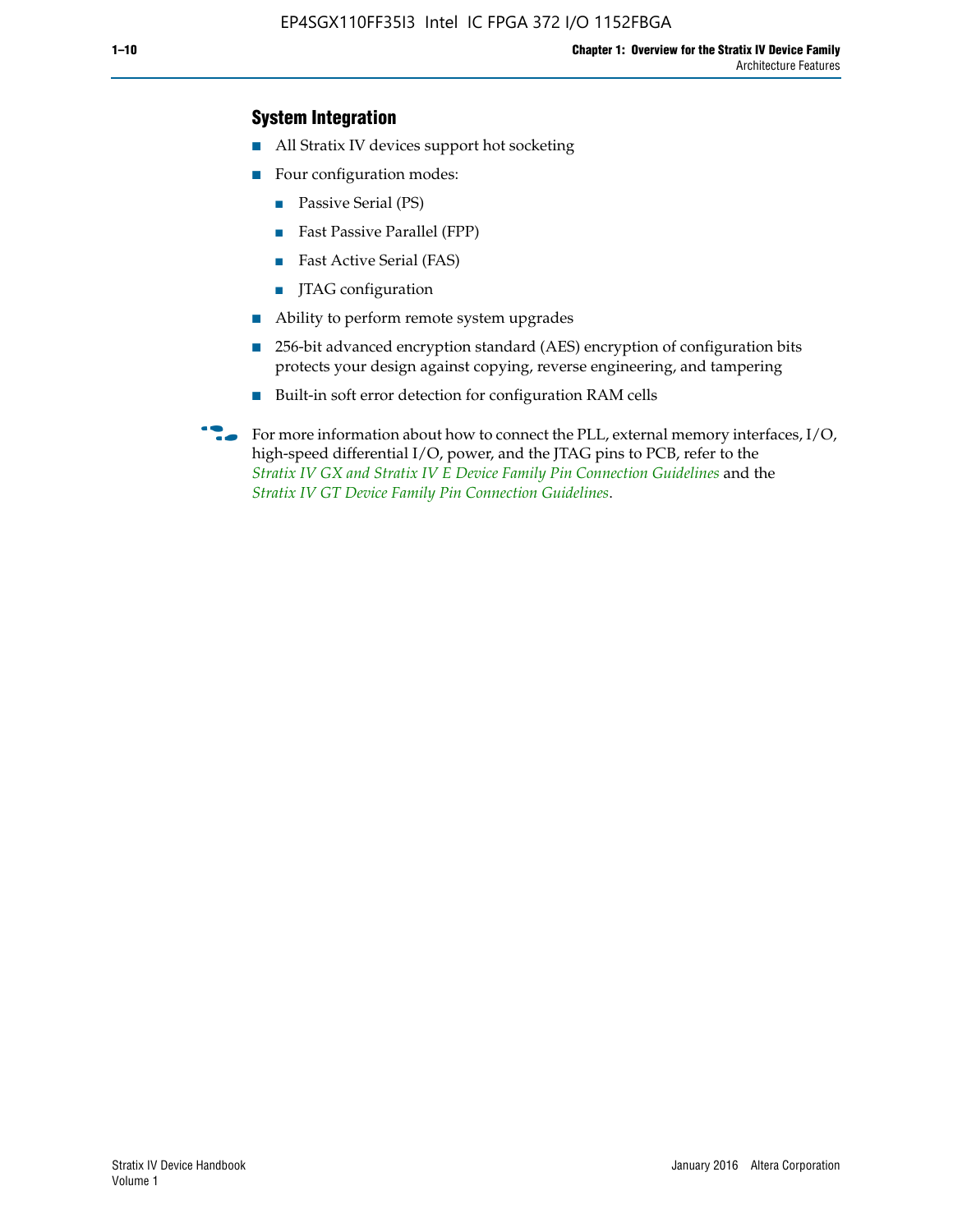#### Table 1–1 lists the Stratix IV GX device features.

# **Table 1–1. Stratix IV GX Device Features (Part 1 of 2)**

| <b>Feature</b>                                                 | EP4SGX70                 |                |                                  | <b>EP4SGX110</b>  |    |                                | <b>EP4SGX180</b>               |                |       |              | <b>EP4SGX230</b>         |                |       |                                 |                | <b>EP4SGX290</b> |       |       |                |                                 |                   | <b>EP4SGX360</b> |         |       |       |         | <b>EP4SGX530</b> |
|----------------------------------------------------------------|--------------------------|----------------|----------------------------------|-------------------|----|--------------------------------|--------------------------------|----------------|-------|--------------|--------------------------|----------------|-------|---------------------------------|----------------|------------------|-------|-------|----------------|---------------------------------|-------------------|------------------|---------|-------|-------|---------|------------------|
| <b>Package</b><br><b>Option</b>                                | F780                     | F1152          | F780                             | F1152             |    | F780                           | F1152                          |                | F1517 | F780         | F1152                    |                | F1517 | F780                            | F1152          |                  | F1517 | F1760 | F1932          | F780                            | F1152             |                  | F1517   | F1760 | F1932 | F1760   | F1932            |
| <b>ALMs</b>                                                    | 29,040                   |                |                                  | 42,240            |    |                                | 70,300                         |                |       |              | 91,200                   |                |       |                                 |                | 116,480          |       |       |                |                                 |                   |                  | 141,440 |       |       | 212,480 |                  |
| LEs                                                            | 72,600                   |                |                                  | 105,600           |    |                                | 175,750                        |                |       |              | 228,000                  |                |       |                                 |                | 291,200          |       |       |                |                                 |                   |                  | 353,600 |       |       |         | 531,200          |
| 0.6 Gbps-<br>8.5 Gbps<br>Transceivers<br>$(PMA + PCs)$<br>(1)  | $\overline{\phantom{0}}$ | 16             | $\hspace{0.05cm}$                | $\hspace{0.05cm}$ | 16 | $\qquad \qquad \longleftarrow$ | $\hspace{0.05cm}$              | 16             | 24    |              | $\overline{\phantom{a}}$ | 16             | 24    | —                               |                | 16               | 24    | 24    | 32             | $\overline{\phantom{0}}$        | $\hspace{0.05cm}$ | 16               | 24      | 24    | 32    | 24      | 32               |
| 0.6 Gbps-<br>6.5 Gbps<br>Transceivers<br>$(PMA + PCs)$<br>(1)  | 8                        |                | 8                                | 16                |    | 8                              | 16                             | ÷              |       | 8            | 16                       | —              |       | 16                              | 16             |                  |       |       |                | 16                              | 16                |                  |         |       |       |         |                  |
| PMA-only<br>CMU<br>Channels<br>$(0.6$ Gbps-<br>6.5 Gbps)       | $\overline{\phantom{0}}$ | 8              | $\overbrace{\phantom{12322111}}$ |                   | 8  | $\qquad \qquad \longleftarrow$ | $\qquad \qquad \longleftarrow$ | 8              | 12    |              |                          | 8              | 12    | $\hspace{0.1mm}-\hspace{0.1mm}$ |                | 8                | 12    | 12    | 16             | $\overline{\phantom{0}}$        | $\hspace{0.05cm}$ | 8                | 12      | 12    | 16    | 12      | 16               |
| PCI Express<br>hard IP<br><b>Blocks</b>                        | $\mathbf{1}$             | $\overline{2}$ | $\mathbf 1$                      | $\overline{2}$    |    | $\mathbf{1}$                   |                                | $\overline{2}$ |       | $\mathbf{1}$ |                          | $\overline{c}$ |       |                                 |                | $\overline{c}$   |       |       | $\overline{4}$ |                                 |                   | $\overline{2}$   |         |       | 4     |         | 4                |
| High-Speed<br><b>LVDS</b><br>SERDES (up<br>to 1.6 Gbps)<br>(4) | 28                       | 56             | 28                               | 28                | 56 | 28                             | 44                             |                | 88    | 28           | 44                       |                | 88    | —                               | 44             |                  | 88    | 88    | 98             | $\hspace{0.1mm}-\hspace{0.1mm}$ | 44                |                  | 88      | 88    | 98    | 88      | 98               |
| SPI-4.2 Links                                                  | $\mathbf{1}$             |                |                                  | 1                 |    | $\mathbf{1}$                   | $\overline{c}$                 |                | 4     | 1            | $\overline{c}$           |                | 4     | —                               | $\overline{2}$ |                  |       | 4     |                | $\overline{\phantom{0}}$        | $\overline{2}$    |                  |         | 4     |       |         | 4                |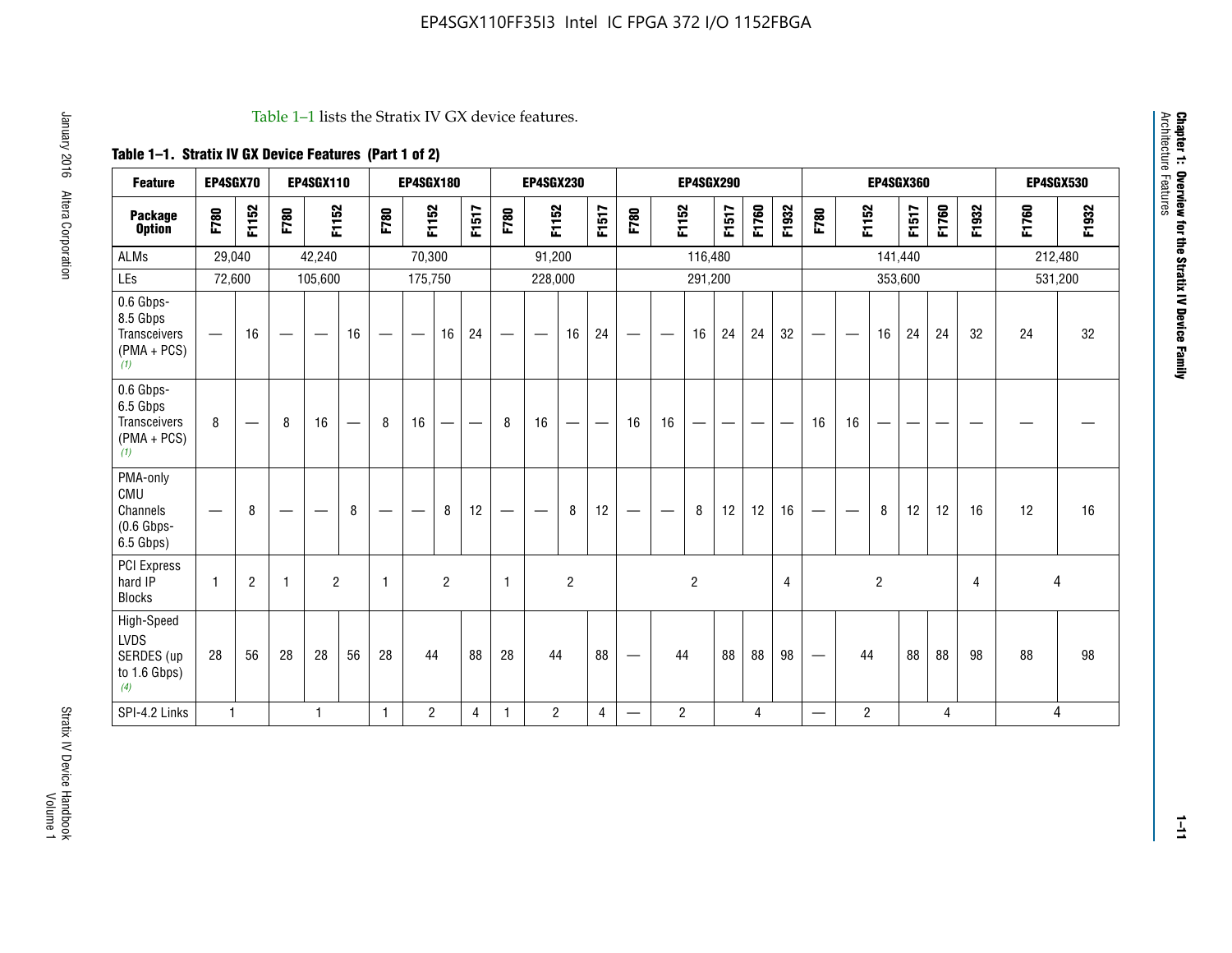**Table 1–1. Stratix IV GX Device Features (Part 2 of 2)**

| <b>Feature</b>                                       | EP4SGX70                |                        |                             | <b>EP4SGX110</b>            |                      |                             | <b>EP4SGX180</b>          |                      |                        |                             | <b>EP4SGX230</b>            |                      |                        |                             |                             | <b>EP4SGX290</b>       |                      |                        |                      | <b>EP4SGX360</b>            |                             |                        | <b>EP4SGX530</b>       |                        |                        |                   |                   |
|------------------------------------------------------|-------------------------|------------------------|-----------------------------|-----------------------------|----------------------|-----------------------------|---------------------------|----------------------|------------------------|-----------------------------|-----------------------------|----------------------|------------------------|-----------------------------|-----------------------------|------------------------|----------------------|------------------------|----------------------|-----------------------------|-----------------------------|------------------------|------------------------|------------------------|------------------------|-------------------|-------------------|
| <b>Package</b><br><b>Option</b>                      | F780                    | F1152                  | F780                        | F1152                       |                      | F780                        | F1152                     |                      | F1517                  | F780                        | F1152                       |                      | F1517                  | F780                        | F1152                       |                        | F1517                | F1760                  | F1932                | F780                        | F1152                       |                        | F1517                  | F1760                  | F1932                  | F1760             | F1932             |
| M9K Blocks<br>(256x)<br>36 bits)                     | 462                     |                        |                             | 660                         |                      |                             | 950                       |                      |                        |                             | 1,235                       |                      |                        |                             |                             | 936                    |                      |                        |                      |                             |                             | 1,248                  |                        |                        |                        | 1,280             |                   |
| M144K<br>Blocks<br>(2048 x<br>72 bits)               | 16                      |                        |                             | 16                          |                      |                             | 20                        |                      |                        |                             | 22                          |                      |                        |                             |                             | 36                     |                      |                        |                      |                             |                             | 48                     |                        |                        |                        | 64                |                   |
| <b>Total Memory</b><br>(MLAB+M9K<br>+M144K) Kb       | 7,370                   |                        |                             | 9,564                       |                      |                             | 13,627                    |                      |                        |                             | 17,133                      |                      |                        |                             | 17,248<br>22,564            |                        |                      |                        | 27,376               |                             |                             |                        |                        |                        |                        |                   |                   |
| Embedded<br><b>Multipliers</b><br>$18 \times 18$ (2) | 384                     |                        |                             | 512                         |                      |                             | 920                       |                      |                        |                             | 1,288                       |                      |                        |                             |                             | 832                    |                      |                        |                      |                             |                             | 1,040                  |                        |                        | 1,02<br>4              | 1,024             |                   |
| PLLs                                                 | 3                       | 4                      | 3                           | 4                           |                      | 3                           | 6                         |                      | 8                      | 3                           | 6                           |                      | 8                      | $\overline{4}$              | 6                           |                        | 8                    | 12                     | 12                   | 4                           | 6                           |                        | 8                      | 12                     | 12                     | 12                | 12                |
| User I/Os $(3)$                                      | 372                     | 488                    | 372                         | 372                         | 48<br>8              | 372                         | 56<br>4                   | 56<br>4              | 74<br>4                | 372                         | 564                         | 56<br>4              | 74<br>$\overline{4}$   | 289                         | 564                         | 56<br>4                | 74<br>4              | 88<br>0                | 92<br>$\mathbf{0}$   | 289                         | 564                         | 56<br>4                | 74<br>4                | 88<br>0                | 920                    | 880               | 920               |
| Speed Grade<br>(fastest to<br>slowest) (5)           | $-2x,$<br>$-3,$<br>$-4$ | $-2,$<br>$-3,$<br>$-4$ | $-2\times$<br>$-3,$<br>$-4$ | $-2\times$<br>$-3,$<br>$-4$ | $-2,$<br>-3,<br>$-4$ | $-2\times$<br>$-3,$<br>$-4$ | $-2$<br>×,<br>$-3,$<br>-4 | $-2$<br>$-3$<br>$-4$ | $-2,$<br>$-3,$<br>$-4$ | $-2\times$<br>$-3,$<br>$-4$ | $-2\times$<br>$-3,$<br>$-4$ | $-2,$<br>-3,<br>$-4$ | $-2,$<br>$-3,$<br>$-4$ | $-2\times$<br>$-3,$<br>$-4$ | $-2\times$<br>$-3,$<br>$-4$ | $-2,$<br>$-3,$<br>$-4$ | $-2,$<br>-3,<br>$-4$ | $-2,$<br>$-3,$<br>$-4$ | $-2,$<br>-3,<br>$-4$ | $-2\times$<br>$-3,$<br>$-4$ | $-2\times$<br>$-3,$<br>$-4$ | $-2,$<br>$-3,$<br>$-4$ | $-2,$<br>$-3,$<br>$-4$ | $-2,$<br>$-3,$<br>$-4$ | $-2,$<br>$-3,$<br>$-4$ | $-2, -3,$<br>$-4$ | $-2, -3,$<br>$-4$ |

#### **Notes to Table 1–1:**

(1) The total number of transceivers is divided equally between the left and right side of each device, except for the devices in the F780 package. These devices have eight transceiver channels located only on the right side of the device.

- (2) Four multiplier adder mode.
- (3) The user I/Os count from pin-out files includes all general purpose I/O, dedicated clock pins, and dual purpose configuration pins. Transceiver pins and dedicated configuration pins are not included in the pin count.
- (4) Total pairs of high-speed LVDS SERDES take the lowest channel count of  $R_X/T_X$ .
- (5) The difference between the Stratix IV GX devices in the –2 and –2x speed grades is the number of available transceiver channels. The –2 device allows you to use the transceiver CMU blocks as transceiver channels. The –2x device does NOT allow you to use the CMU blocks as transceiver channels. In addition to the reduction of available transceiver channels in the Stratix IV GX –2x device, the data rates in the –2x device are limited to 6.5 Gbps.

January 2016 Altera Corporation

Altera Corporation

January 2016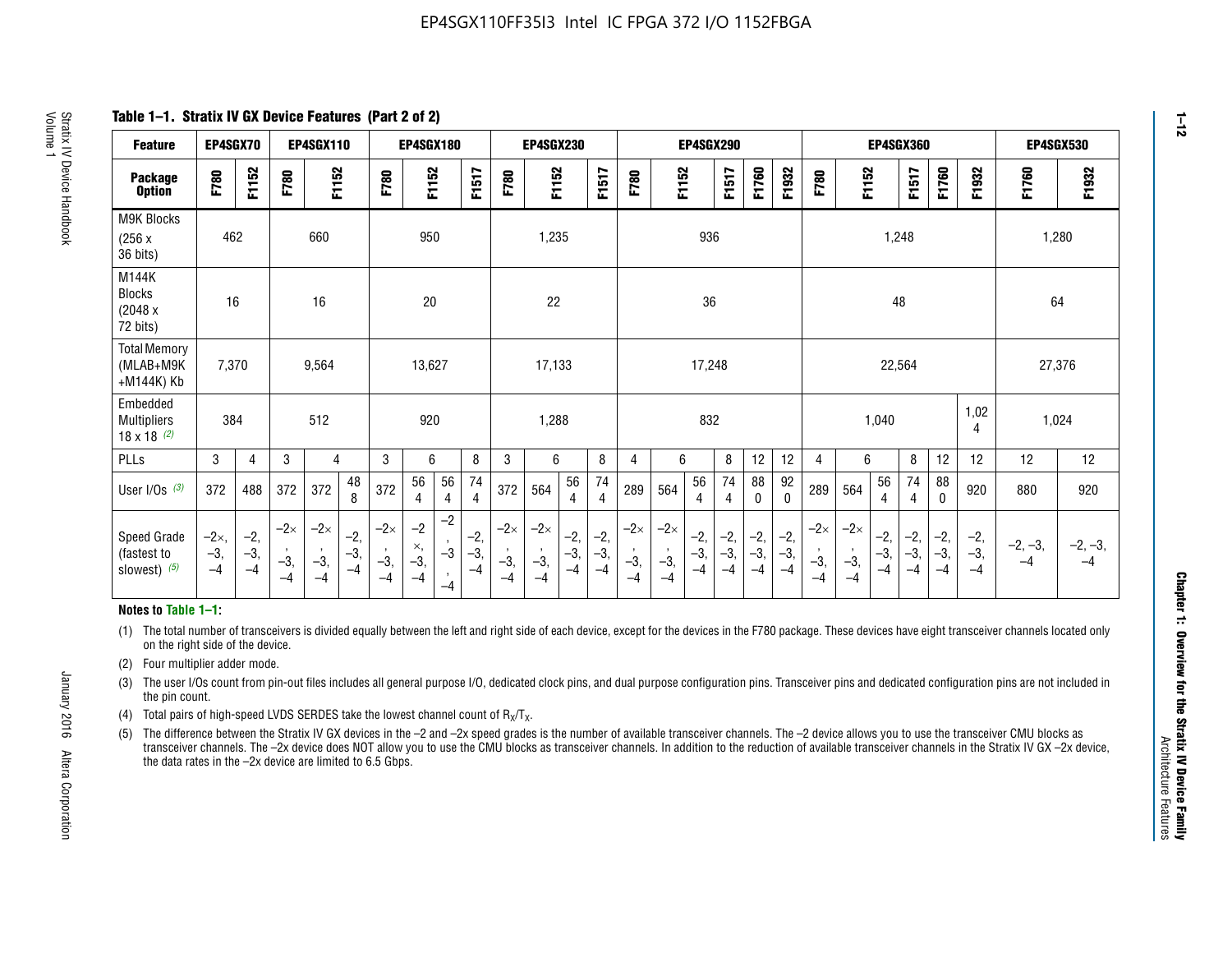Table 1–2 lists the Stratix IV GX device package options.

#### **Table 1–2. Stratix IV GX Device Package Options** *(1)***,** *(2)*

| <b>Device</b> |                  | <b>F780</b><br>(29 mm x 29 mm) $(6)$ | F1152<br>$(35 \, \text{mm} \times 35 \, \text{mm})$<br>(6) |             | <b>F1152</b><br>$(35 \text{ mm} \times 35 \text{ mm})$ $(5)$ , $(7)$ | F1517<br>(40 mm x 40 mm)<br>$(5)$ $(7)$ | <b>F1760</b><br>$(42.5 \text{ mm} \times 42.5 \text{ mm})$<br>Ø | F1932<br>$(45 \, \text{mm} \times 45 \, \text{mm})$<br>(7) |
|---------------|------------------|--------------------------------------|------------------------------------------------------------|-------------|----------------------------------------------------------------------|-----------------------------------------|-----------------------------------------------------------------|------------------------------------------------------------|
| EP4SGX70      | <b>DF29</b>      |                                      |                                                            | <b>HF35</b> |                                                                      |                                         |                                                                 |                                                            |
| EP4SGX110     | <b>DF29</b>      |                                      | FF35                                                       | <b>HF35</b> |                                                                      |                                         |                                                                 |                                                            |
| EP4SGX180     | DF <sub>29</sub> |                                      | FF35                                                       |             | <b>HF35</b>                                                          | KF40                                    |                                                                 |                                                            |
| EP4SGX230     | DF <sub>29</sub> |                                      | FF35                                                       |             | <b>HF35</b>                                                          | KF40                                    |                                                                 |                                                            |
| EP4SGX290     |                  | FH29 $(3)$                           | FF35                                                       |             | <b>HF35</b>                                                          | KF40                                    | KF43                                                            | <b>NF45</b>                                                |
| EP4SGX360     |                  | FH29 (3)                             | FF35                                                       |             | <b>HF35</b>                                                          | KF40                                    | KF43                                                            | <b>NF45</b>                                                |
| EP4SGX530     |                  |                                      |                                                            |             | HH35 (4)                                                             | KH40 (4)                                | KF43                                                            | <b>NF45</b>                                                |

#### **Notes to Table 1–2:**

(1) Device packages in the same column and marked under the same arrow sign have vertical migration capability.

(2) Use the Pin Migration Viewer in the Pin Planner to verify the pin migration compatibility when migrating devices. For more information, refer to *[I/O Management](http://www.altera.com/literature/hb/qts/qts_qii52013.pdf)* in the *Quartus II Handbook, Volume 2*.

(3) The 780-pin EP4SGX290 and EP4SGX360 devices are available only in 33 mm x 33 mm Hybrid flip chip package.

(4) The 1152-pin and 1517-pin EP4SGX530 devices are available only in 42.5 mm x 42.5 mm Hybrid flip chip packages.

(5) When migrating between hybrid and flip chip packages, there is an additional keep-out area. For more information, refer to the *[Package Information Datasheet for Altera Devices](http://www.altera.com/literature/ds/dspkg.pdf)*.

(6) Devices listed in this column are available in –2x, –3, and –4 speed grades. These devices do not have on-package decoupling capacitors.

(7) Devices listed in this column are available in –2, –3, and –4 speed grades. These devices have on-package decoupling capacitors. For more information about on-package decoupling capacitor value in each device, refer to Table 1–3.

 $\mathbb{L}$ s On-package decoupling reduces the need for on-board or PCB decoupling capacitors by satisfying the transient current requirements at higher frequencies. The *[Power Delivery Network](http://www.altera.com/literature/ug/pdn_tool_stxiv.zip)* design tool for Stratix IV devices accounts for the on-package decoupling and reflects the reduced requirements for PCB decoupling capacitors.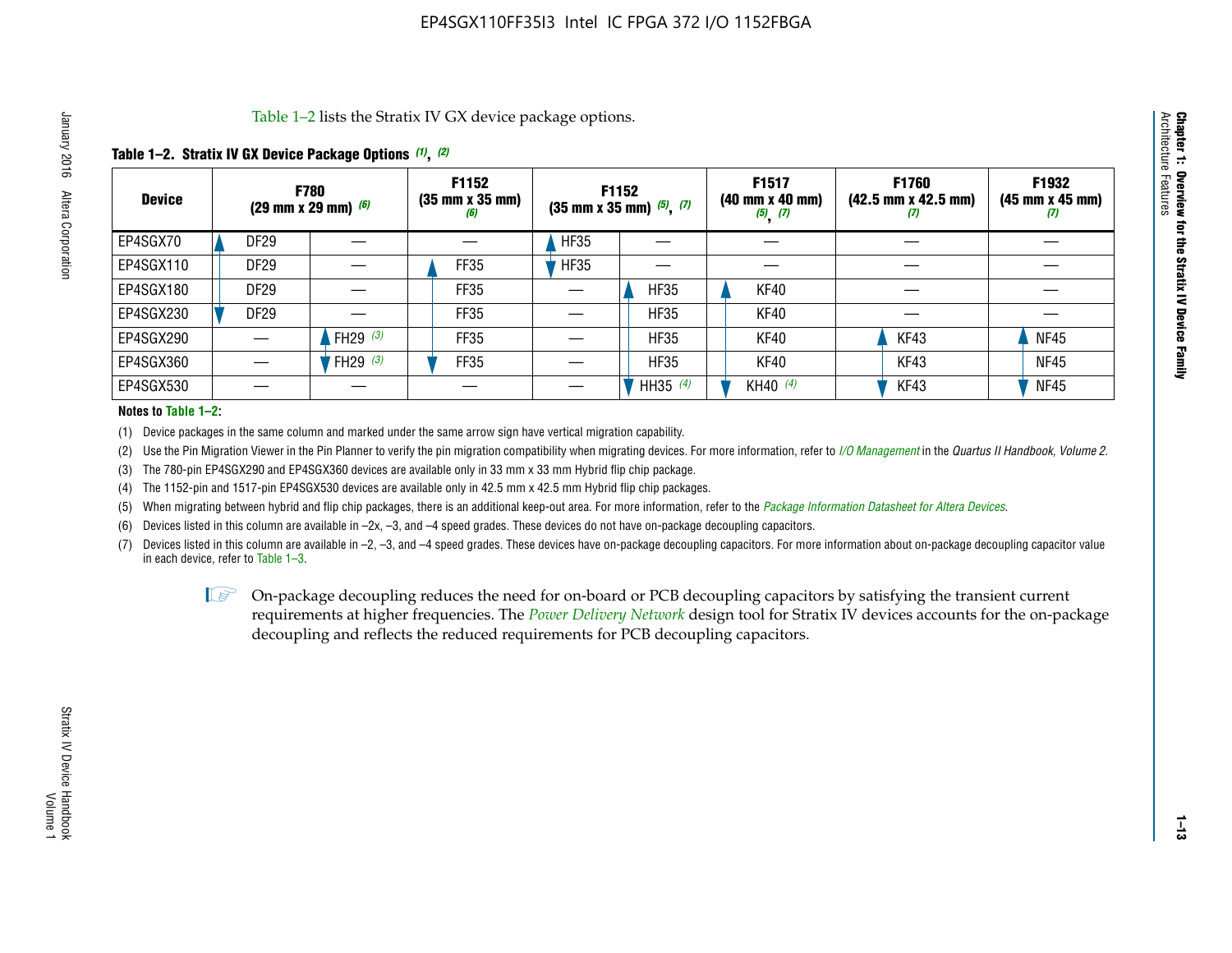| <b>Ordering Information</b> |                     | <b>V<sub>cc</sub></b>               | V <sub>ccio</sub>    | V <sub>CCL GXB</sub>         | V <sub>CCA_L/R</sub> | V <sub>CCT</sub> and V <sub>CCR</sub> (Shared)   |
|-----------------------------|---------------------|-------------------------------------|----------------------|------------------------------|----------------------|--------------------------------------------------|
| EP4SGX70                    | <b>HF35</b>         | $2\times1$ uF + $2\times470$ nF     | 10nF per bank $(2)$  | 100nF per transceiver block  | 100 <sub>n</sub> F   | $1 \times 470$ nF + $1 \times 47$ nF per side    |
| EP4SGX110                   | <b>HF35</b>         | $2\times1$ uF + $2\times470$ nF     | 10nF per bank $(2)$  | 100nF per transceiver block  | 100 <sub>n</sub> F   | $1\times470$ nF + $1\times47$ nF per side        |
| EP4SGX180                   | <b>HF35</b><br>KF40 | $2\times1$ uF + $2\times470$ nF     | 10nF per bank $(2)$  | 100nF per transceiver block  | 100 <sub>n</sub> F   | $1 \times 470$ nF + $1 \times 47$ nF per side    |
| EP4SGX230                   | <b>HF35</b><br>KF40 | $2 \times 1$ uF + $2 \times 470$ nF | 10 nF per bank $(2)$ | 100 nF per transceiver block | 100 nF               | $1 \times 470$ nF + $1 \times 47$ nF<br>per side |
|                             | <b>HF35</b><br>KF40 |                                     |                      |                              |                      | $1 \times 470$ nF + $1 \times 47$ nF             |
| EP4SGX290                   | KF43<br><b>NF45</b> | $4 \times 1$ uF + $4 \times 470$ nF | 10 nF per bank $(2)$ | 100 nF per transceiver block | 100nF                | per side                                         |
|                             | <b>HF35</b><br>KF40 |                                     |                      |                              |                      | $1 \times 470$ nF + $1 \times 47$ nF             |
| EP4SGX360                   | KF43<br><b>NF45</b> | $4 \times 1$ uF + $4 \times 470$ nF | 10 nF per bank $(2)$ | 100 nF per transceiver block | 100 nF               | per side                                         |
|                             | <b>HH35</b>         |                                     |                      |                              |                      |                                                  |
| EP4SGX530                   | <b>KH40</b><br>KF43 | $4 \times 1$ uF + $4 \times 470$ nF | 10 nF per bank $(2)$ | 100 nF per transceiver block | 100 nF               | $1 \times 470$ nF + $1 \times 47$ nF<br>per side |
|                             | <b>NF45</b>         |                                     |                      |                              |                      |                                                  |

**Notes to Table 1–3:**

(1) Table 1-3 refers to production devices on-package decoupling. For more information about decoupling design of engineering sample (ES) devices, contact [Altera Technical Support](http://mysupport.altera.com/eservice/login.asp).

(2) For I/O banks  $3(*)$ ,  $4(*)$ ,  $7(*)$ , and  $8(*)$  only. There is no OPD for I/O bank  $1(*)$ ,  $2(*)$ ,  $5(*)$ , and  $6(*)$ .

**1–14**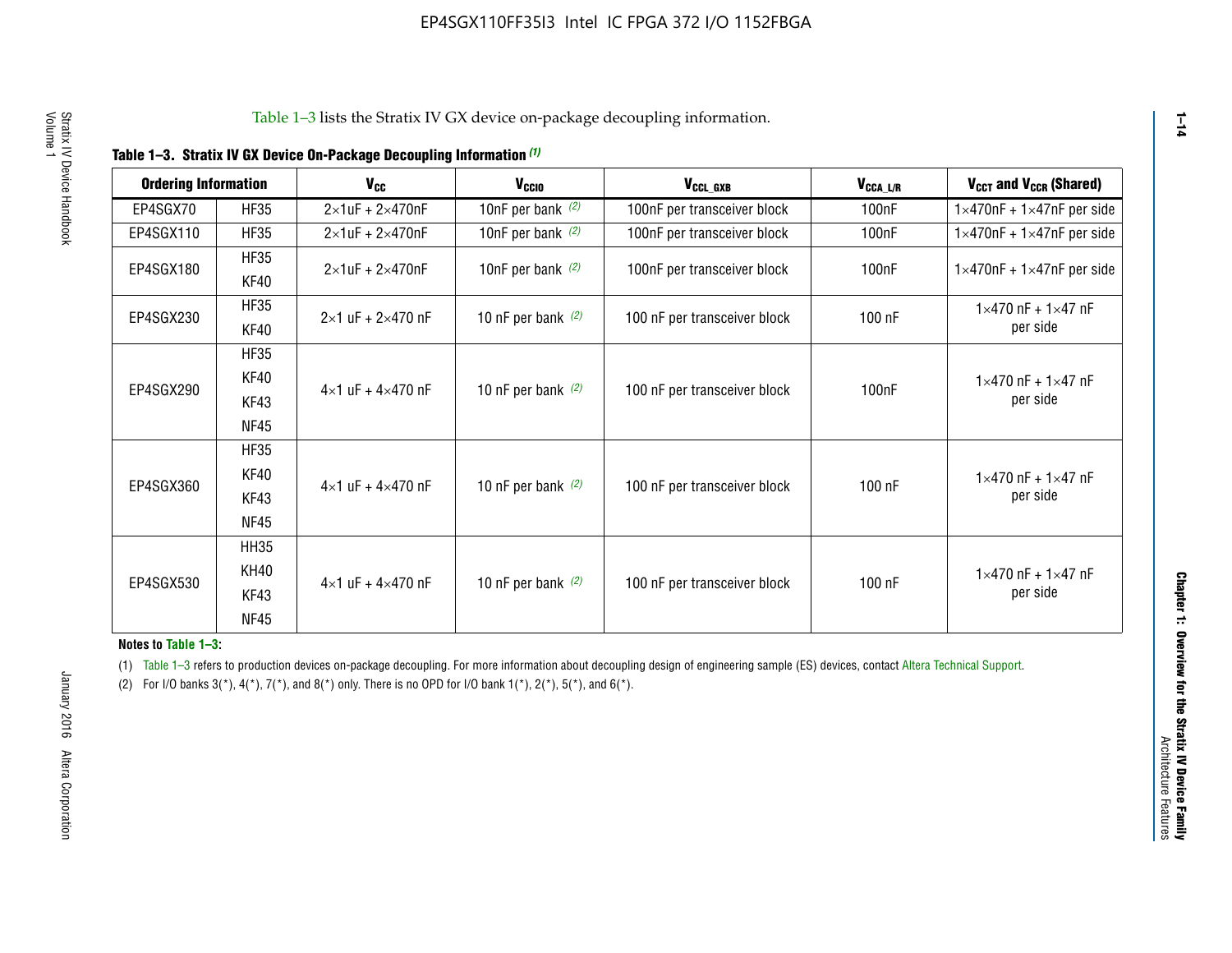#### Table 1–4 lists the Stratix IV E device features.

#### **Table 1–4. Stratix IV E Device Features**

| <b>Feature</b>                                      | <b>EP4SE230</b> |     | <b>EP4SE360</b>                          |              | <b>EP4SE530</b> |              |          | <b>EP4SE820</b> |            |
|-----------------------------------------------------|-----------------|-----|------------------------------------------|--------------|-----------------|--------------|----------|-----------------|------------|
| Package Pin Count                                   | 780             | 780 | 1152                                     | 1152         | 1517            | 1760         | 1152     | 1517            | 1760       |
| ALMs                                                | 91,200          |     | 141,440                                  |              | 212,480         |              |          | 325,220         |            |
| LEs                                                 | 228,000         |     | 353,600                                  |              | 531,200         |              |          | 813,050         |            |
| High-Speed LVDS<br>SERDES (up to<br>1.6 Gbps) $(1)$ | 56              | 56  | 88                                       | 88           | 112             | 112          | 88       | 112             | 132        |
| SPI-4.2 Links                                       | 3               | 3   | 4                                        | 4            |                 | 6            | 4        | 6               | 6          |
| <b>M9K Blocks</b><br>(256 x 36 bits)                | 1,235           |     | 1,248                                    |              | 1,280           |              |          | 1610            |            |
| M144K Blocks<br>(2048 x 72 bits)                    | 22              |     | 48                                       |              | 64              |              |          | 60              |            |
| <b>Total Memory</b><br>$(MLAB+M9K+$<br>M144K) Kb    | 17,133          |     | 22,564                                   |              | 27,376          |              |          | 33,294          |            |
| <b>Embedded Multipliers</b><br>$(18 \times 18)$ (2) | 1,288           |     | 1,040                                    |              | 1,024           |              |          | 960             |            |
| PLLs                                                | 4               | 4   | 8                                        | 8            | 12              | 12           | 8        | 12              | 12         |
| User I/Os $(3)$                                     | 488             | 488 | 744                                      | 744          | 976             | 976          | 744 (4)  | 976 (4)         | 1120 $(4)$ |
| Speed Grade<br>(fastest to slowest)                 |                 |     | $-2, -3, -4$ $ -2, -3, -4$ $ -2, -3, -4$ | $-2, -3, -4$ | $-2, -3, -4$    | $-2, -3, -4$ | $-3, -4$ | $-3, -4$        | $-3, -4$   |

#### **Notes to Table 1–4:**

(1) The user I/O count from the pin-out files include all general purpose I/Os, dedicated clock pins, and dual purpose configuration pins. Transceiver pins and dedicated configuration pins are not included in the pin count.

(2) Four multiplier adder mode.

(3) Total pairs of high-speed LVDS SERDES take the lowest channel count of  $R_X/T_X$ .

(4) This data is preliminary.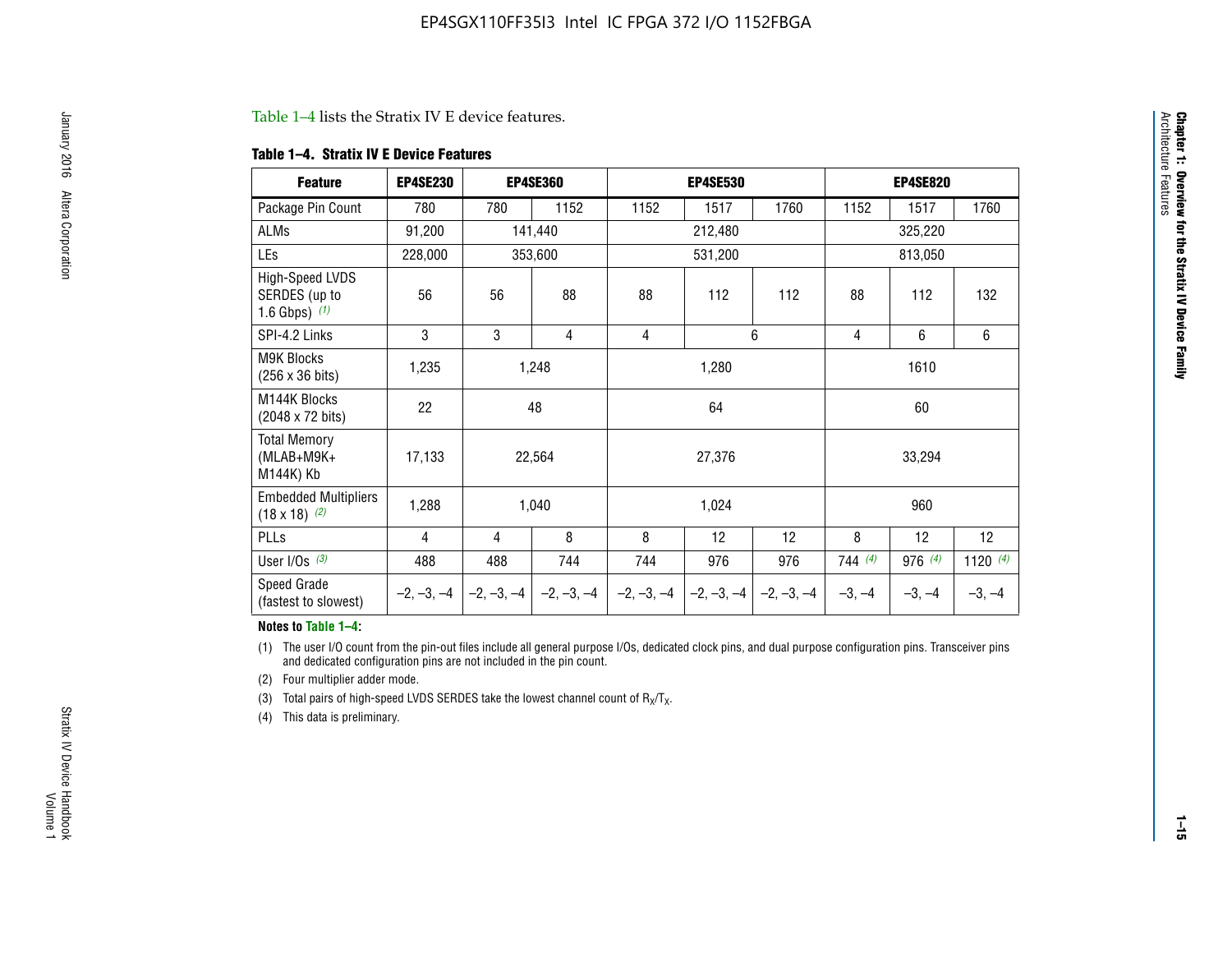Table 1–5 summarizes the Stratix IV E device package options.

| <b>Device</b> | <b>F780</b><br>$(29 \text{ mm} \times 29 \text{ mm})$ $(5)$ , $(6)$ | F1152<br>$(35 \text{ mm} \times 35 \text{ mm})$ $(5)$ , $(7)$ | F <sub>1517</sub><br>$(40 \text{ mm} \times 40 \text{ mm})$ (7) | <b>F1760</b><br>$(42.5$ mm x 42.5 mm) $(7)$ |
|---------------|---------------------------------------------------------------------|---------------------------------------------------------------|-----------------------------------------------------------------|---------------------------------------------|
| EP4SE230      | F29                                                                 |                                                               |                                                                 |                                             |
| EP4SE360      | H <sub>29</sub> $(3)$                                               | F35                                                           |                                                                 |                                             |
| EP4SE530      |                                                                     | H35 $(4)$                                                     | H40 $(4)$                                                       | F43                                         |
| EP4SE820      |                                                                     | H35 $(4)$                                                     | H40 $(4)$                                                       | F43                                         |

**Table 1–5. Stratix IV E Device Package Options** *(1)***,** *(2)*

#### **Notes to Table 1–5:**

(1) Device packages in the same column and marked under the same arrow sign have vertical migration capability.

(2) Use the Pin Migration Viewer in the Pin Planner to verify the pin migration compatibility when migrating devices. For more information, refer to *[I/O Management](http://www.altera.com/literature/hb/qts/qts_qii52013.pdf)* in the *Quartus II Handbook, Volume 2*.

(3) The 780-pin EP4SE360 device is available only in the 33 mm x 33 mm Hybrid flip chip package.

(4) The 1152-pin and 1517-pin for EP4SE530 and EP4SE820 devices are available only in the 42.5 mm x 42.5 mm Hybrid flip chip package.

(5) When migrating between hybrid and flip chip packages, there is an additional keep-out area. For more information, refer to the *[Package](http://www.altera.com/literature/ds/dspkg.pdf)  [Information Datasheet for Altera Devices](http://www.altera.com/literature/ds/dspkg.pdf)*.

(6) Devices listed in this column do not have on-package decoupling capacitors.

(7) Devices listed in this column have on-package decoupling capacitors. For more information about on-package decoupling capacitor value for each device, refer to Table 1–6.

Table 1–6 lists the Stratix IV E on-package decoupling information.

| Table 1–6. Stratix IV E Device On-Package Decoupling Information (1) |  |  |  |  |
|----------------------------------------------------------------------|--|--|--|--|
|----------------------------------------------------------------------|--|--|--|--|

|          | <b>Ordering Information</b> | <b>V<sub>cc</sub></b>               | <b>V<sub>CCIO</sub></b> |
|----------|-----------------------------|-------------------------------------|-------------------------|
| EP4SE360 | F <sub>35</sub>             | $4 \times 1$ uF + $4 \times 470$ nF | 10 nF per bank          |
|          | H <sub>35</sub>             |                                     |                         |
| EP4SE530 | H40                         | $4 \times 1$ uF + $4 \times 470$ nF | 10 nF per bank          |
|          | F43                         |                                     |                         |
|          | H <sub>35</sub>             |                                     |                         |
| EP4SE820 | H40                         | $4 \times 1$ uF + $4 \times 470$ nF | 10 nF per bank          |
|          | F43                         |                                     |                         |

**Note to Table 1–6:**

(1) Table 1–6 refers to production devices on-package decoupling. For more information about decoupling design of engineering sample (ES) devices, contact [Altera Technical Support](http://mysupport.altera.com/eservice/login.asp).

Table 1–7 lists the Stratix IV GT device features.

| <b>Feature</b>                       | <b>EP4S40G2</b> | <b>EP4S40G5</b> | <b>EP4S100G2</b> | <b>EP4S100G3</b> | <b>EP4S100G4</b> |         | <b>EP4S100G5</b> |
|--------------------------------------|-----------------|-----------------|------------------|------------------|------------------|---------|------------------|
| Package Pin Count                    | 1517            | 1517            | 1517             | 1932             | 1932             | 1517    | 1932             |
| <b>ALMs</b>                          | 91,200          | 212,480         | 91,200           | 116,480          | 141,440          | 212.480 |                  |
| LEs                                  | 228,000         | 531,200         | 228,000          | 291,200          | 353,600          |         | 531,200          |
| <b>Total Transceiver</b><br>Channels | 36              | 36              | 36               | 48               | 48               | 36      | 48               |

**Table 1–7. Stratix IV GT Device Features (Part 1 of 2)**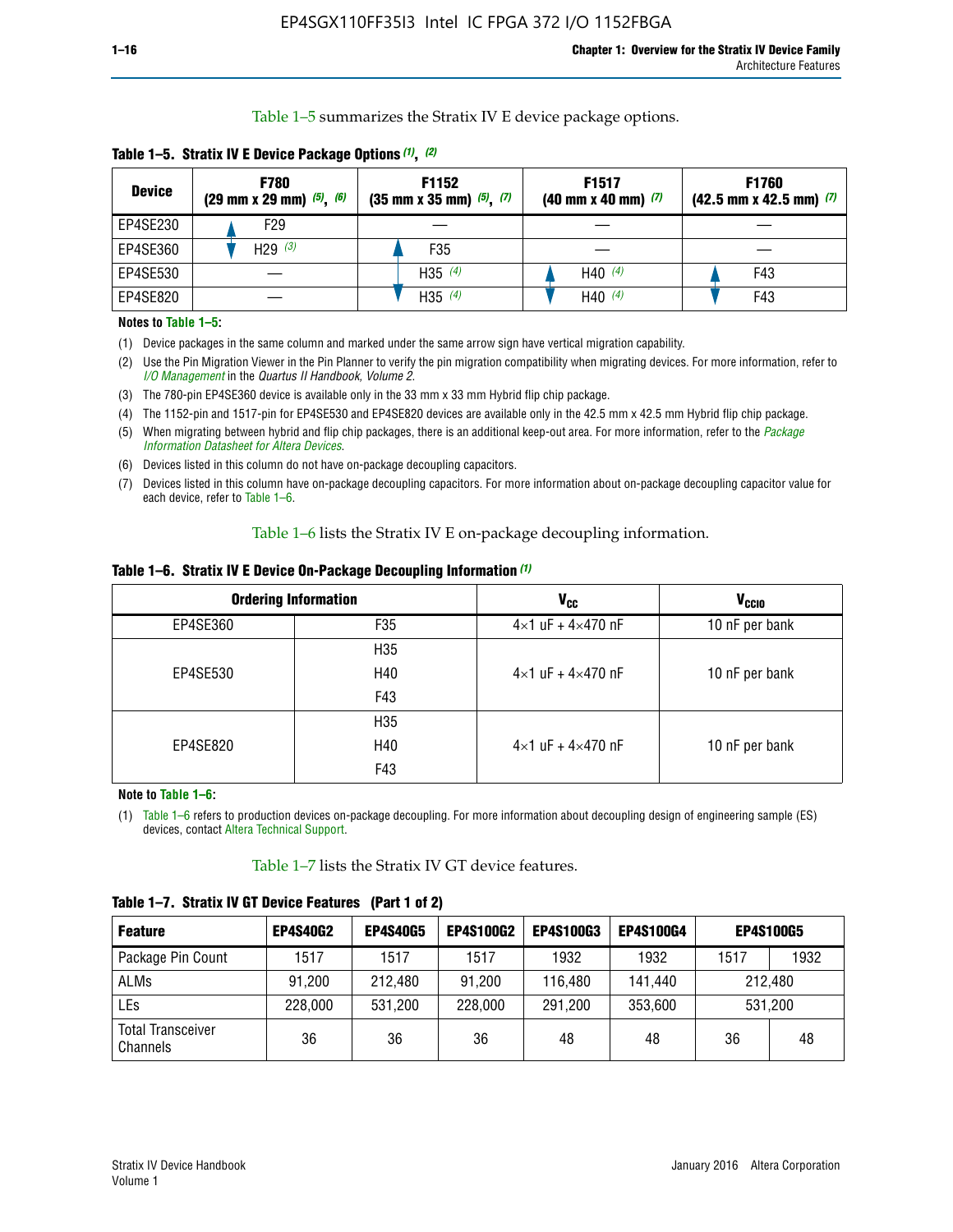#### **Table 1–7. Stratix IV GT Device Features (Part 2 of 2)**

| <b>Feature</b>                                                               | <b>EP4S40G2</b> | <b>EP4S40G5</b> | <b>EP4S100G2</b> | <b>EP4S100G3</b> | EP4S100G4      |                           | <b>EP4S100G5</b> |
|------------------------------------------------------------------------------|-----------------|-----------------|------------------|------------------|----------------|---------------------------|------------------|
| 10G Transceiver<br>Channels<br>(600 Mbps - 11.3 Gbps<br>with $PMA + PCS$ )   | 12              | 12              | 24               | 24               | 24             | 24                        | 32               |
| 8G Transceiver<br>Channels<br>(600 Mbps - 8.5 Gbps)<br>with PMA + PCS) $(1)$ | 12              | 12              | $\pmb{0}$        | 8                | 8              | $\mathbf 0$               | $\mathbf 0$      |
| PMA-only CMU<br>Channels<br>(600 Mbps- 6.5 Gbps)                             | 12              | 12              | 12               | 16               | 16             | 12                        | 16               |
| PCIe hard IP Blocks                                                          | $\overline{2}$  | $\overline{2}$  | $\overline{2}$   | $\overline{4}$   | $\overline{4}$ | $\overline{2}$            | $\overline{4}$   |
| <b>High-Speed LVDS</b><br><b>SERDES</b><br>(up to 1.6 Gbps) $(2)$            | 46              | 46              | 46               | 47               | 47             | 46                        | 47               |
| SP1-4.2 Links                                                                | $\overline{2}$  | $\overline{2}$  | $\overline{2}$   | $\overline{2}$   | $\overline{2}$ | $\overline{2}$            | $\overline{2}$   |
| <b>M9K Blocks</b><br>(256 x 36 bits)                                         | 1,235           | 1,280           | 1,235            | 936              | 1,248          |                           | 1,280            |
| M144K Blocks<br>(2048 x 72 bits)                                             | 22              | 64              | 22               | 36               | 48             |                           | 64               |
| Total Memory (MLAB +<br>M9K + M144K) Kb                                      | 17,133          | 27,376          | 17,133           | 17,248           | 22,564         |                           | 27,376           |
| <b>Embedded Multipliers</b><br>$18 \times 18^{(3)}$                          | 1,288           | 1,024           | 1,288            | 832              | 1,024          |                           | 1,024            |
| PLLs                                                                         | 8               | 8               | 8                | 12               | 12             | 8                         | 12               |
| User I/Os $(4)$ , $(5)$                                                      | 654             | 654             | 654              | 781              | 781            | 654                       | 781              |
| Speed Grade<br>(fastest to slowest)                                          | $-1, -2, -3$    | $-1, -2, -3$    | $-1, -2, -3$     | $-1, -2, -3$     | $-1, -2, -3$   | $-1, -2, -3$ $-1, -2, -3$ |                  |

**Notes to Table 1–7:**

(1) You can configure all 10G transceiver channels as 8G transceiver channels. For example, the EP4S40G2F40 device has twenty-four 8G transceiver channels and the EP4S100G5F45 device has thirty-two 8G transceiver channels.

(2) Total pairs of high-speed LVDS SERDES take the lowest channel count of  $R_X/T_X$ .

(3) Four multiplier adder mode.

(4) The user I/O count from the pin-out files include all general purpose I/Os, dedicated clock pins, and dual purpose configuration pins. Transceiver pins and dedicated configuration pins are not included in the pin count.

(5) This data is preliminary.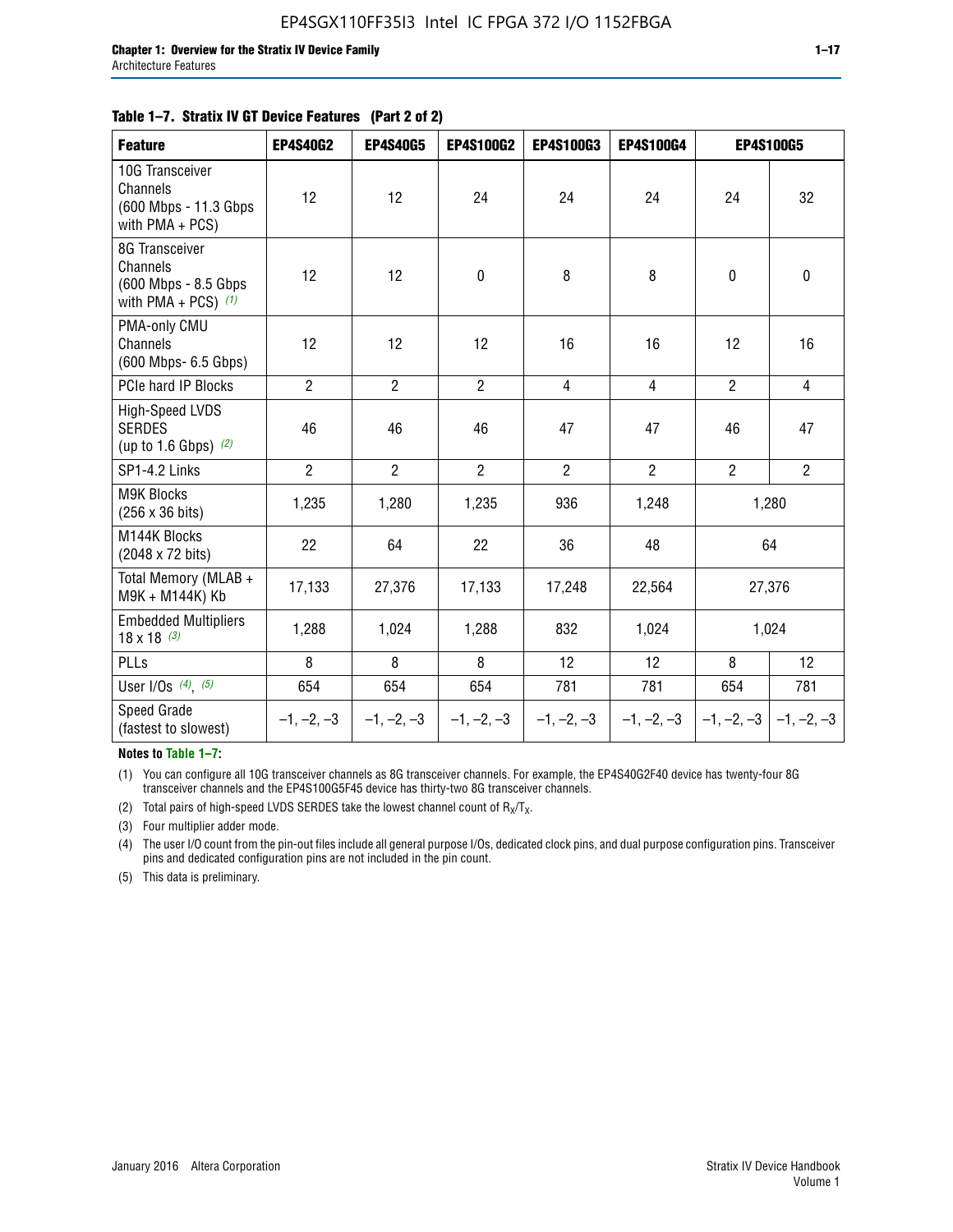Table 1–8 lists the resource counts for the Stratix IV GT devices.

| <b>Device</b>                      | <b>1517 Pin</b><br><b>1932 Pin</b><br>$(40 \text{ mm} \times 40 \text{ mm})$ (3)<br>(45 mm x 45 mm) |     |  |
|------------------------------------|-----------------------------------------------------------------------------------------------------|-----|--|
| <b>Stratix IV GT 40 G Devices</b>  |                                                                                                     |     |  |
| EP4S40G2                           | F40                                                                                                 |     |  |
| EP4S40G5                           | H40 $(4)$ , $(5)$                                                                                   |     |  |
| <b>Stratix IV GT 100 G Devices</b> |                                                                                                     |     |  |
| EP4S100G2                          | F40                                                                                                 |     |  |
| EP4S100G3                          |                                                                                                     | F45 |  |
| EP4S100G4                          |                                                                                                     | F45 |  |
| EP4S100G5                          | $(4)$ $(5)$<br>H40                                                                                  | F45 |  |

#### **Notes to Table 1–8:**

(1) This table represents pin compatability; however, it does not include hard IP block placement compatability.

- (2) Devices under the same arrow sign have vertical migration capability.
- (3) When migrating between hybrid and flip chip packages, there is an additional keep-out area. For more information, refer to the *[Altera Device Package Information Data Sheet](http://www.altera.com/literature/ds/dspkg.pdf)*.
- (4) EP4S40G5 and EP4S100G5 devices with 1517 pin-count are only available in 42.5-mm x 42.5-mm Hybrid flip chip packages.
- (5) If you are using the hard IP block, migration is not possible.

Table 1–9 lists the Stratix IV GT on-package decoupling information.

**Table 1–9. Stratix IV GT Device On-Package Decoupling Information** *(1)*

| <b>Ordering</b><br><b>Information</b> | Vcc                                 | <b>V<sub>CCIO</sub></b> | V <sub>CCL GXB</sub>            | V <sub>CCA L/R</sub> | V <sub>CCT L/R</sub> | $V_{CCR\_L/R}$ |
|---------------------------------------|-------------------------------------|-------------------------|---------------------------------|----------------------|----------------------|----------------|
| EP4S40G2F40                           | $2 \times 1$ uF + $2 \times 470$ nF | 10 nF per bank $(2)$    | 100 nF per<br>transceiver block | $100$ nF             | $100$ nF             | 100 nF         |
| EP4S100G2F40                          |                                     |                         |                                 |                      |                      |                |
| EP4S100G3F45                          |                                     | 10 nF per bank $(2)$    | 100 nF per<br>transceiver block | $100$ nF             | $100$ nF             | $100$ nF       |
| EP4S100G4F45                          |                                     |                         |                                 |                      |                      |                |
| EP4S40G5H40                           | $4\times1$ uF + $4\times470$ nF     |                         |                                 |                      |                      |                |
| EP4S100G5H40                          |                                     |                         |                                 |                      |                      |                |
| EP4S100G5F45                          |                                     |                         |                                 |                      |                      |                |

**Notes to Table 1–9:**

(1) Table 1–9 refers to production devices on-package decoupling. For more information about decoupling design of engineering sample (ES) devices, contact [Altera Technical Support](http://mysupport.altera.com/eservice/login.asp).

(2) For I/O banks  $3(*)$ ,  $4(*)$ ,  $7(*)$ , and  $8(*)$  only. There is no OPD for I/O bank  $1(*)$ ,  $2(*)$ ,  $5(*)$ , and  $6(*)$ .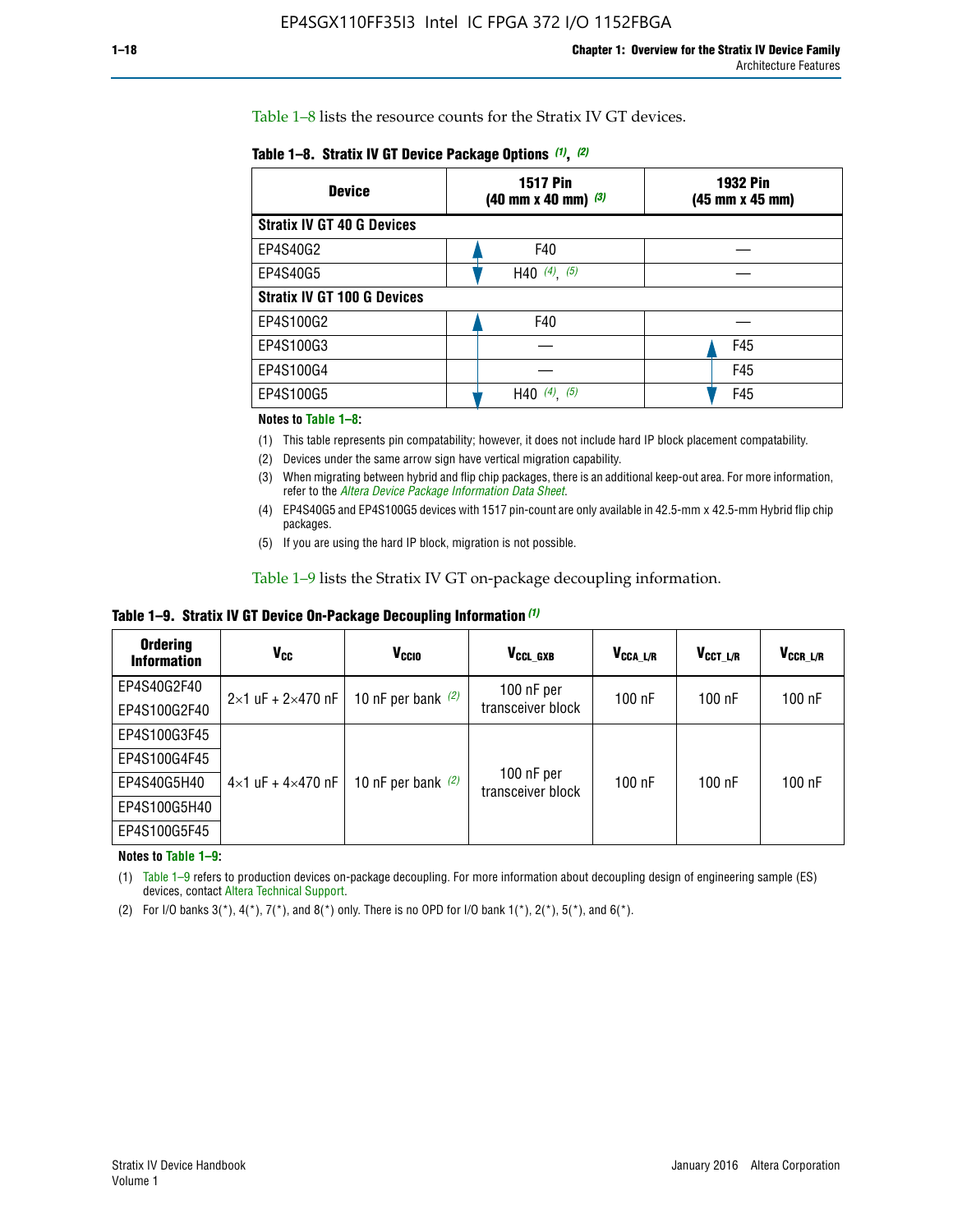# **Integrated Software Platform**

The Quartus II software provides an integrated environment for HDL and schematic design entry, compilation and logic synthesis, full simulation and advanced timing analysis, SignalTap II Logic Analyzer, and device configuration of Stratix IV designs. The Quartus II software provides the MegaWizard<sup> $M$ </sup> Plug-In Manager user interface to generate different functional blocks, such as memory, PLL, and digital signal processing logic. For transceivers, the Quartus II software provides the ALTGX MegaWizard Plug-In Manager interface that guides you through configuration of the transceiver based on your application requirements.

The Stratix IV GX and GT transceivers allow you to implement low-power and reliable high-speed serial interface applications with its fully reconfigurable hardware, optimal signal integrity, and integrated Quartus II software platform.

For more information about the QuarJanuary2016tus II software features, refer to the *[Quartus II Handbook](http://www.altera.com/literature/lit-qts.jsp)*.

# **Ordering Information**

This section describes the Stratix IV E, GT, and GX devices ordering information. Figure 1–4 shows the ordering codes for Stratix IV GX and E devices.



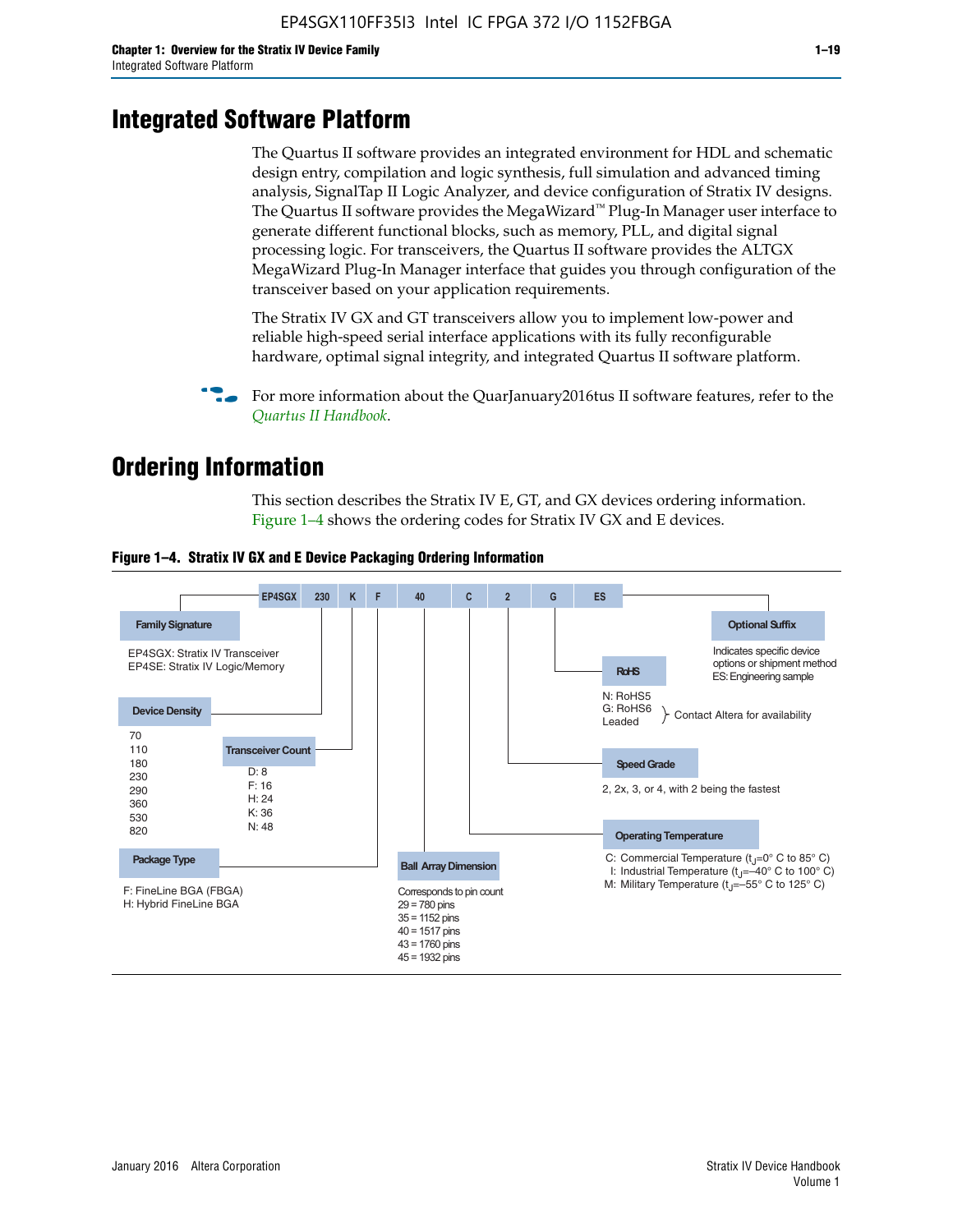Figure 1–5 shows the ordering codes for Stratix IV GT devices.





# **Document Revision History**

Table 1–10 lists the revision history for this chapter.

| Table 1–10. Document Revision History (Part 1 of 2) |  |  |  |  |  |
|-----------------------------------------------------|--|--|--|--|--|
|-----------------------------------------------------|--|--|--|--|--|

| <b>Date</b>       | <b>Version</b> | <b>Changes</b>                                           |
|-------------------|----------------|----------------------------------------------------------|
| January 2016      | 3.5            | ■ Updated Figure $1-4$ with new RoHS information         |
| September 2012    | 3.4            | ■ Updated Table 1–1 to close FB $#30986$ .               |
|                   |                | ■ Updated Table 1–2 and Table 1–5 to close FB $#31127$ . |
| June 2011         | 3.3            | $\blacksquare$ Added military temperature to Figure 1–4. |
| February 2011     | 3.2            | ■ Updated Table $1-7$ and Table $1-8$ .                  |
|                   |                | $\blacksquare$ Applied new template.                     |
|                   |                | Minor text edits.                                        |
| <b>March 2010</b> |                | ■ Updated Table 1–1, Table 1–2, and Table 1–7.           |
|                   | 3.1            | ■ Updated Figure $1-3$ .                                 |
|                   |                | ■ Updated the "Stratix IV GT Devices" section.           |
|                   |                | Added two new references to the Introduction section.    |
|                   |                | Minor text edits.                                        |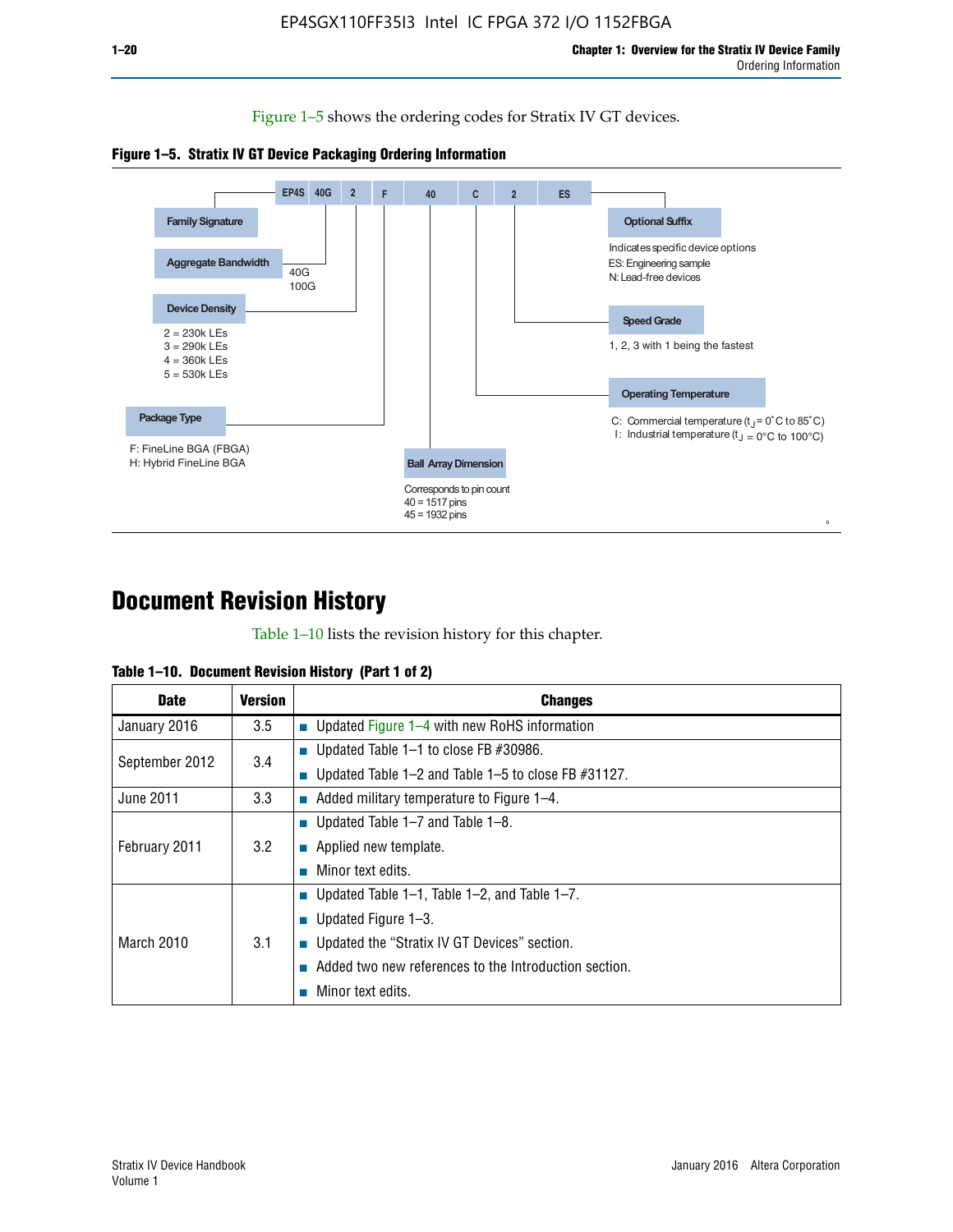### **Table 1–10. Document Revision History (Part 2 of 2)**

| <b>Date</b>      | <b>Version</b> | <b>Changes</b>                                                                                                                                                                                                                                                                    |  |  |
|------------------|----------------|-----------------------------------------------------------------------------------------------------------------------------------------------------------------------------------------------------------------------------------------------------------------------------------|--|--|
|                  |                | ■ Updated the "Stratix IV Device Family Overview", "Feature Summary", "Stratix IV GT<br>Devices", "High-Speed Transceiver Features", "FPGA Fabric and I/O Features", "Highest<br>Aggregate Data Bandwidth", "System Integration", and "Integrated Software Platform"<br>sections. |  |  |
| November 2009    | 3.0            | $\blacksquare$ Added Table 1-3, Table 1-6, and Table 1-9.                                                                                                                                                                                                                         |  |  |
|                  |                | $\blacksquare$ Updated Table 1-1, Table 1-2, Table 1-4, Table 1-5, Table 1-7, and Table 1-8.                                                                                                                                                                                      |  |  |
|                  |                | ■ Updated Figure 1–3, Figure 1–4, and Figure 1–5.                                                                                                                                                                                                                                 |  |  |
|                  |                | $\blacksquare$ Minor text edits.                                                                                                                                                                                                                                                  |  |  |
|                  | 2.4            | $\blacksquare$ Updated Table 1-1.                                                                                                                                                                                                                                                 |  |  |
| <b>June 2009</b> |                | Minor text edits.                                                                                                                                                                                                                                                                 |  |  |
|                  |                | $\blacksquare$ Added Table 1–5, Table 1–6, and Figure 1–3.                                                                                                                                                                                                                        |  |  |
|                  |                | $\blacksquare$ Updated Figure 1-5.                                                                                                                                                                                                                                                |  |  |
| April 2009       | 2.3            | Updated Table $1-1$ , Table $1-2$ , Table $1-3$ , and Table $1-4$ .                                                                                                                                                                                                               |  |  |
|                  |                | ■ Updated "Introduction", "Feature Summary", "Stratix IV GX Devices", "Stratix IV GT<br>Devices", "Architecture Features", and "FPGA Fabric and I/O Features"                                                                                                                     |  |  |
|                  | 2.2            | ■ Updated "Feature Summary", "Stratix IV GX Devices", "Stratix IV E Device", "Stratix IV<br>GT Devices", "Signal Integrity"                                                                                                                                                       |  |  |
| March 2009       |                | Removed Tables 1-5 and 1-6                                                                                                                                                                                                                                                        |  |  |
|                  |                | Updated Figure 1-4                                                                                                                                                                                                                                                                |  |  |
|                  |                | ■ Updated "Introduction", "Feature Summary", "Stratix IV Device Diagnostic Features",<br>"Signal Integrity", "Clock Networks", "High-Speed Differential I/O with DPA and Soft-<br>CDR", "System Integration", and "Ordering Information" sections.                                |  |  |
|                  |                | Added "Stratix IV GT 100G Devices" and "Stratix IV GT 100G Transceiver Bandwidth"<br>sections.                                                                                                                                                                                    |  |  |
| March 2009       | 2.1            | <b>Updated Table 1–1, Table 1–2, Table 1–3, and Table 1–4.</b>                                                                                                                                                                                                                    |  |  |
|                  |                | $\blacksquare$ Added Table 1-5 and Table 1-6.                                                                                                                                                                                                                                     |  |  |
|                  |                | ■ Updated Figure $1-3$ and Figure $1-4$ .                                                                                                                                                                                                                                         |  |  |
|                  |                | $\blacksquare$ Added Figure 1-5.                                                                                                                                                                                                                                                  |  |  |
|                  |                | Removed "Referenced Documents" section.                                                                                                                                                                                                                                           |  |  |
|                  |                | Updated "Feature Summary" on page 1-1.                                                                                                                                                                                                                                            |  |  |
|                  | 2.0            | ■ Updated "Stratix IV Device Diagnostic Features" on page 1-7.                                                                                                                                                                                                                    |  |  |
| November 2008    |                | Updated "FPGA Fabric and I/O Features" on page 1-8.                                                                                                                                                                                                                               |  |  |
|                  |                | $\blacksquare$ Updated Table 1-1.                                                                                                                                                                                                                                                 |  |  |
|                  |                | Updated Table 1-2.                                                                                                                                                                                                                                                                |  |  |
|                  |                | Updated "Table 1-5 shows the total number of transceivers available in the Stratix IV GT<br>Device." on page 1-15.                                                                                                                                                                |  |  |
| <b>July 2008</b> | 1.1            | Revised "Introduction".                                                                                                                                                                                                                                                           |  |  |
| May 2008         | 1.0            | Initial release.                                                                                                                                                                                                                                                                  |  |  |